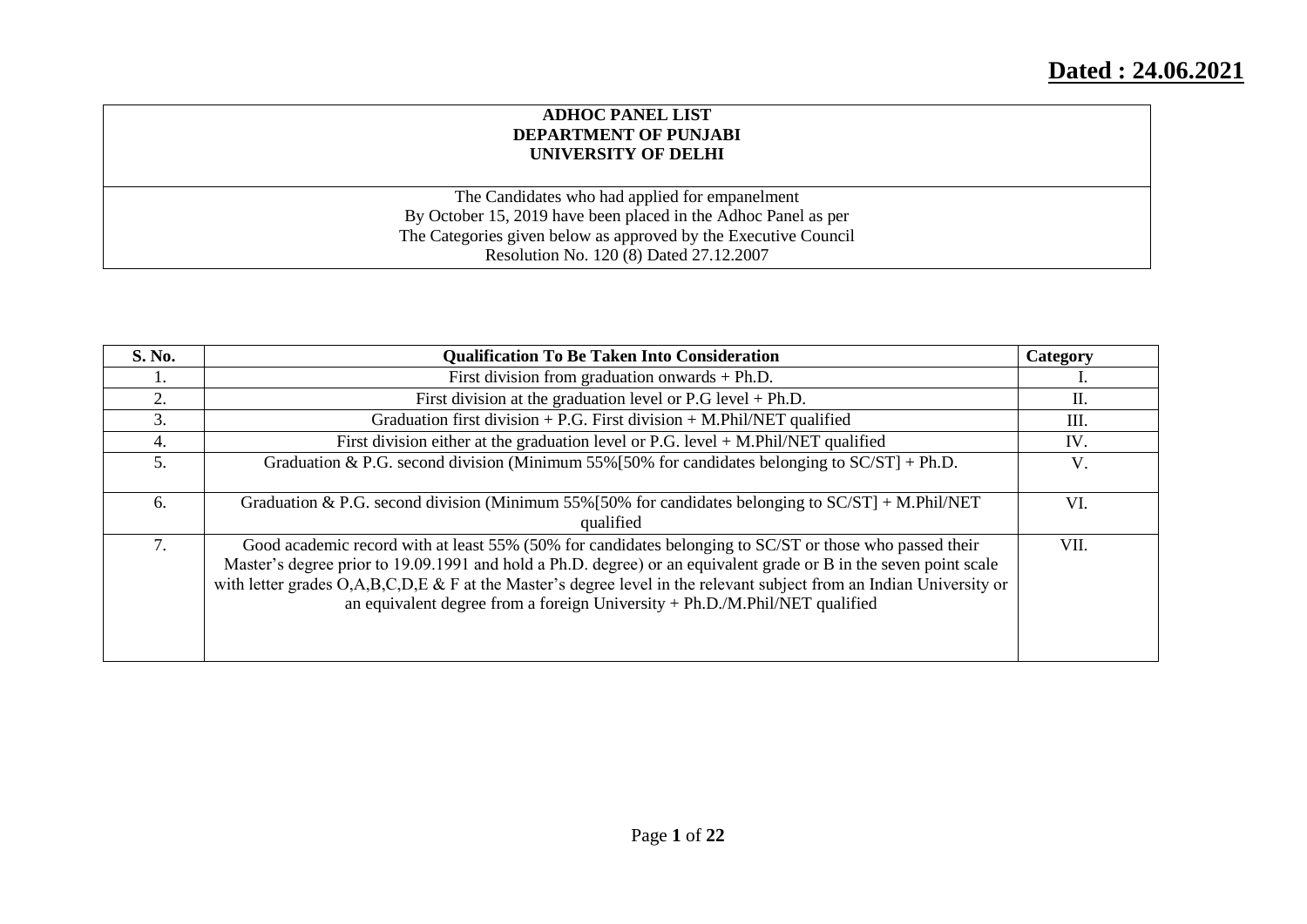# **ACADEMIC SESSION : 2020-2021**

### **GENERAL CANDIDATES**

#### **Category-I**

| S. No                   | <b>Name</b>               | <b>Address</b>                                                                                     | BA                | <b>MA</b> | M.Phil                     | Phd<br>Subject/University  | <b>NET/JRF</b><br>Subject/University | Category   | Mobile No. |
|-------------------------|---------------------------|----------------------------------------------------------------------------------------------------|-------------------|-----------|----------------------------|----------------------------|--------------------------------------|------------|------------|
| 1                       | Dr. Lakhwant Singh        | $F-12/3$ , Second<br>Floor, Model<br>Town 2, Delhi-<br>110009                                      | 62.46             | 66.75     | <b>YES</b><br>DU           | Punjabi<br>DU              | NET-UGC<br><b>PUNJABI</b>            | <b>GEN</b> | 8800354020 |
| $\overline{2}$          | Dr. Rajni Saini           | <b>Flat No. 204</b><br>DDA LIG Flats,<br>Pocket 13, Phase<br>I, Manglapuri,<br>New Delhi<br>110045 | 60                | 65.8      | Yes<br>Jammu<br>University | Yes<br>Jammu<br>University | N <sub>o</sub>                       | <b>GEN</b> | 9953570810 |
| $\mathbf{3}$            | Dr. Ranju Bala            | 105, First Floor,<br>Meera Enclave,<br>New Delhi-<br>110018                                        | <b>B.SC</b><br>64 | 60.6      | N <sub>o</sub>             | Punjabi<br>PU Chandigarh   | NET-UGC<br><b>PUNJABI</b>            | <b>GEN</b> | 8860035008 |
| $\overline{\mathbf{4}}$ | Dr. Rattandeep Kaur       | Block-cc,<br>House No-21B<br>Hari Nagar,<br>New Delhi-<br>110064                                   | 67.5              | 60.1      | Yes<br>DU                  | Punjabi<br>DU              | Exempted                             | <b>GEN</b> | 9871092758 |
| 5 <sup>5</sup>          | Dr. Ravinder Kaur<br>Bedi | 134. Vigyan<br>Vihar, Near<br>Yamuna Sports<br>Complex,<br>Delhi - 110092                          | 71.75             | 62.81     | Yes<br>DU                  | Punjabi<br><b>DU</b>       | Exempted                             | <b>GEN</b> | 9873504783 |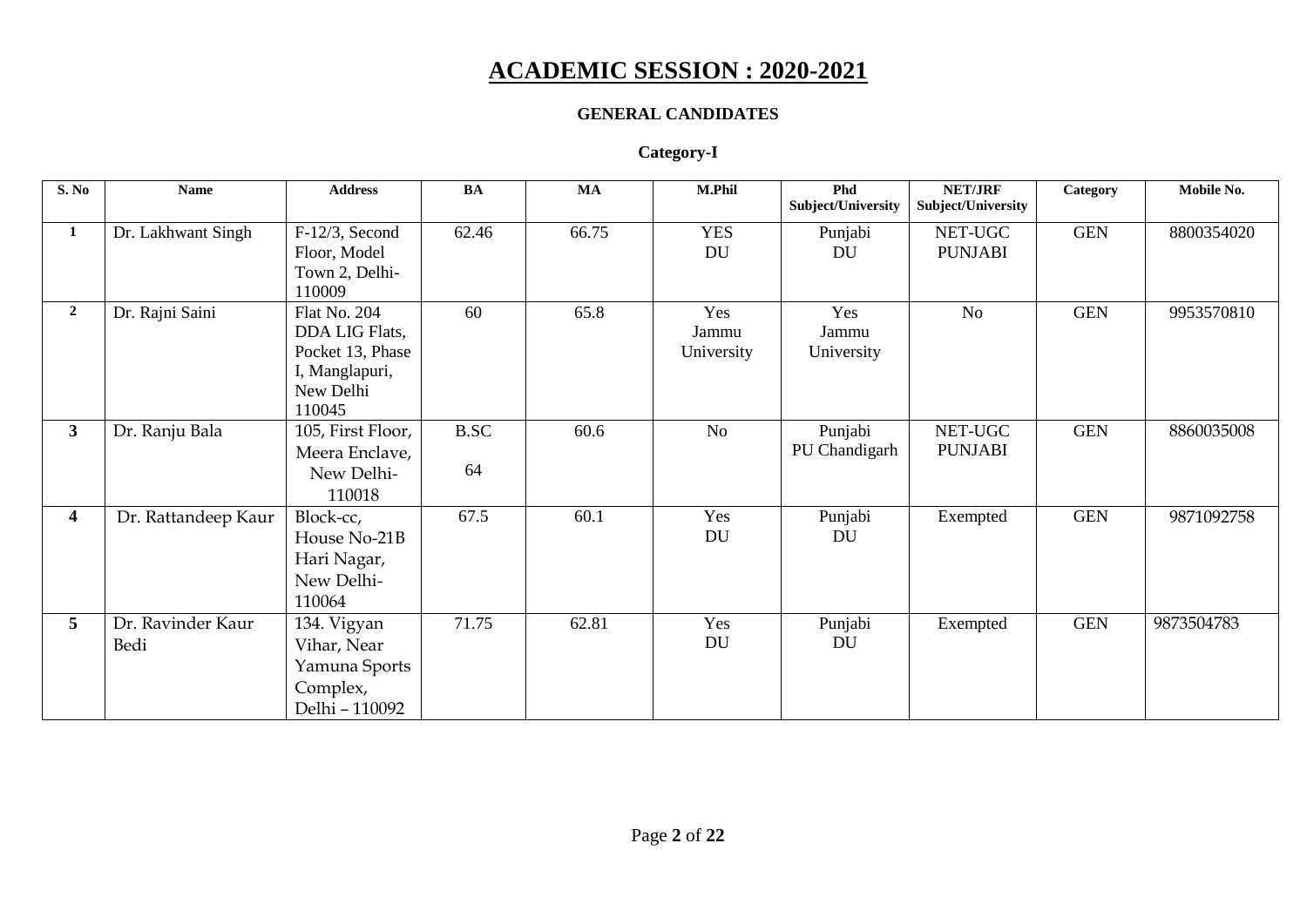| S. No                   | <b>Name</b>                  | <b>Address</b>                                                                        | BA              | <b>MA</b>       | M.Phil           | Phd<br>Subject/University | <b>NET/JRF</b><br>Subject/University | Category   | Mobile No.               |
|-------------------------|------------------------------|---------------------------------------------------------------------------------------|-----------------|-----------------|------------------|---------------------------|--------------------------------------|------------|--------------------------|
| $\mathbf{1}$            | Dr. Deepa Kumar              | A-282-283<br>Nehru Vihar<br>Delhi 110054                                              | 49.11           | 62.81           | Yes<br>DU        | Punjabi DU                | N <sub>o</sub>                       | Gen        | 9899664329<br>9555146256 |
| $\overline{2}$          | Dr. Gurdeep Kaur<br>Sura     | BE-18, Hari<br>Nagar, Delhi-<br>110064                                                | 58.88           | 63.56           | Yes<br>DU        | Punjabi<br>DU             | NET-UGC<br><b>PUNJABI</b>            | <b>GEN</b> | 9582436516               |
| 3 <sup>1</sup>          | Dr. Gurpreet Kaur            | H-1, 27,28 Top<br>Floor sector-16,<br>Rohini, Delhi-<br>110089                        | 64.7            | 56.8            | <b>YES</b><br>DU | Punjabi<br>DU             | <b>No</b>                            | <b>GEN</b> | 9268344903               |
| $\overline{\mathbf{4}}$ | Dr. Jasvinder Kaur<br>Bindra | R-142, 1st Floor,<br>Greater<br>Kailash-1. New<br>Delhi-48                            | 48.12           | 63.75           | N <sub>o</sub>   | Punjabi<br>Du             | N <sub>o</sub>                       | <b>GEN</b> | 9868182835               |
| 5 <sup>5</sup>          | Dr. Paramjeet Kaur           | 2567, First<br>Floor, Hadson<br>Lane, Near<br>GTB Nagar,<br>Metro Station,<br>Delhi-9 | 45.33           | 60.12           | Yes<br><b>DU</b> | Punjabi<br><b>DU</b>      | NET-UGC<br><b>PUNJABI</b>            | <b>GEN</b> | 9911064681               |
| 6                       | Dr. Pooja Dua                | 45, Paschim<br>Enclave, New<br>Rohtak Road,<br>New Delhi-87                           | 54.91           | 64.93           | Yes<br><b>DU</b> | Punjabi<br>Du             | N <sub>o</sub>                       | <b>GEN</b> | 9811112143               |
| $7\phantom{.0}$         | Dr. Ravinder Kaur            | 317-L, Model<br>Town, Panipat,<br>Haryana                                             | $\overline{53}$ | $\overline{61}$ | Yes<br>DU        | Punjabi<br>DU             | $\overline{No}$                      | <b>GEN</b> | 8572069334               |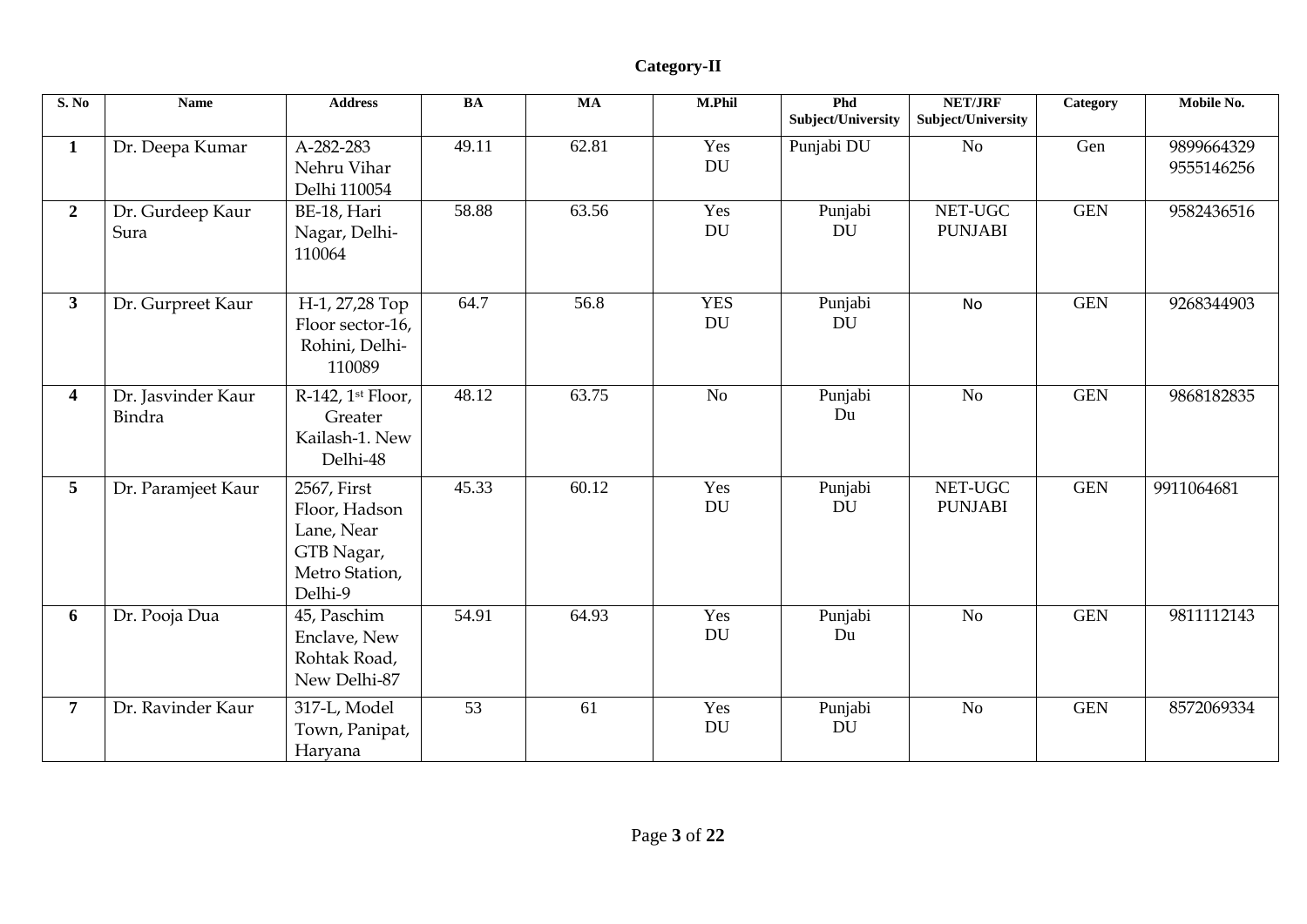| S. No       | <b>Name</b>             | <b>Address</b>                                     | BA    | <b>MA</b> | <b>M.Phil</b>  | <b>Phd</b><br>Subject/University               | NET/JRF<br>Subject/University | Category   | Mobile No. |
|-------------|-------------------------|----------------------------------------------------|-------|-----------|----------------|------------------------------------------------|-------------------------------|------------|------------|
| 8           | Dr. Sarika Sharma       | $K - 1207/8$ ,<br>Jahangir Puri,<br>Delhi - 110033 | 46.58 | 55.56     | Yes<br>DU      | Punjabi<br>DU                                  | Exempted                      | <b>GEN</b> | 9958812157 |
| $\mathbf Q$ | Dr. Veenakshi<br>Sharma | 269 Arjun<br>Nagar, New<br>Delhi-110029            | 55.38 | 60        | N <sub>o</sub> | Punjabi<br>Panjab<br>University,<br>Chandigarh | Exempted                      | <b>GEN</b> | 9910073999 |

### **Category-III**

| S. No          | <b>Name</b>    | <b>Address</b>                                                                   | <b>BA</b> | MA               | <b>M.Phil</b>                              | <b>Phd</b><br><b>Subject/University</b> | <b>NET/JRF</b><br>Subject/University | Category   | Mobile No. |
|----------------|----------------|----------------------------------------------------------------------------------|-----------|------------------|--------------------------------------------|-----------------------------------------|--------------------------------------|------------|------------|
|                | Amandeep Kaur  | 9/8 Vijay<br>Nagar, Double<br><b>Storey New</b><br>Delhi-110009                  | 62.33     | C.G.P.A.<br>7.34 | Yes<br>DU                                  | Pursuing<br>Punjabi<br><b>DU</b>        | NET-UGC<br><b>PUNJABI</b>            | <b>GEN</b> | 7065266834 |
| $\overline{2}$ | Daljit Singh   | Gwyer Hall<br>Hostel, Room<br>No 65B<br>University of<br>Delhi, Delhi-<br>110007 | 62.04     | 63.37            | Yes<br>Panjab<br>University,<br>Chandigarh | Pursuing<br>Punjabi<br>DU               | NET-UGC<br><b>PUNJABI</b>            | <b>GEN</b> | 8146504200 |
| 3              | Gurdhian Singh | Vill. Butal<br>Khurd, P.O.<br>Dehla, The-<br>Moonak, Distt-<br>Sangrur           | 60        | 60.06            | Yes<br>DU                                  | Pursuing<br>Punjabi<br>Du               | NET-UGC<br><b>PUNJABI</b>            | <b>GEN</b> | 9464342352 |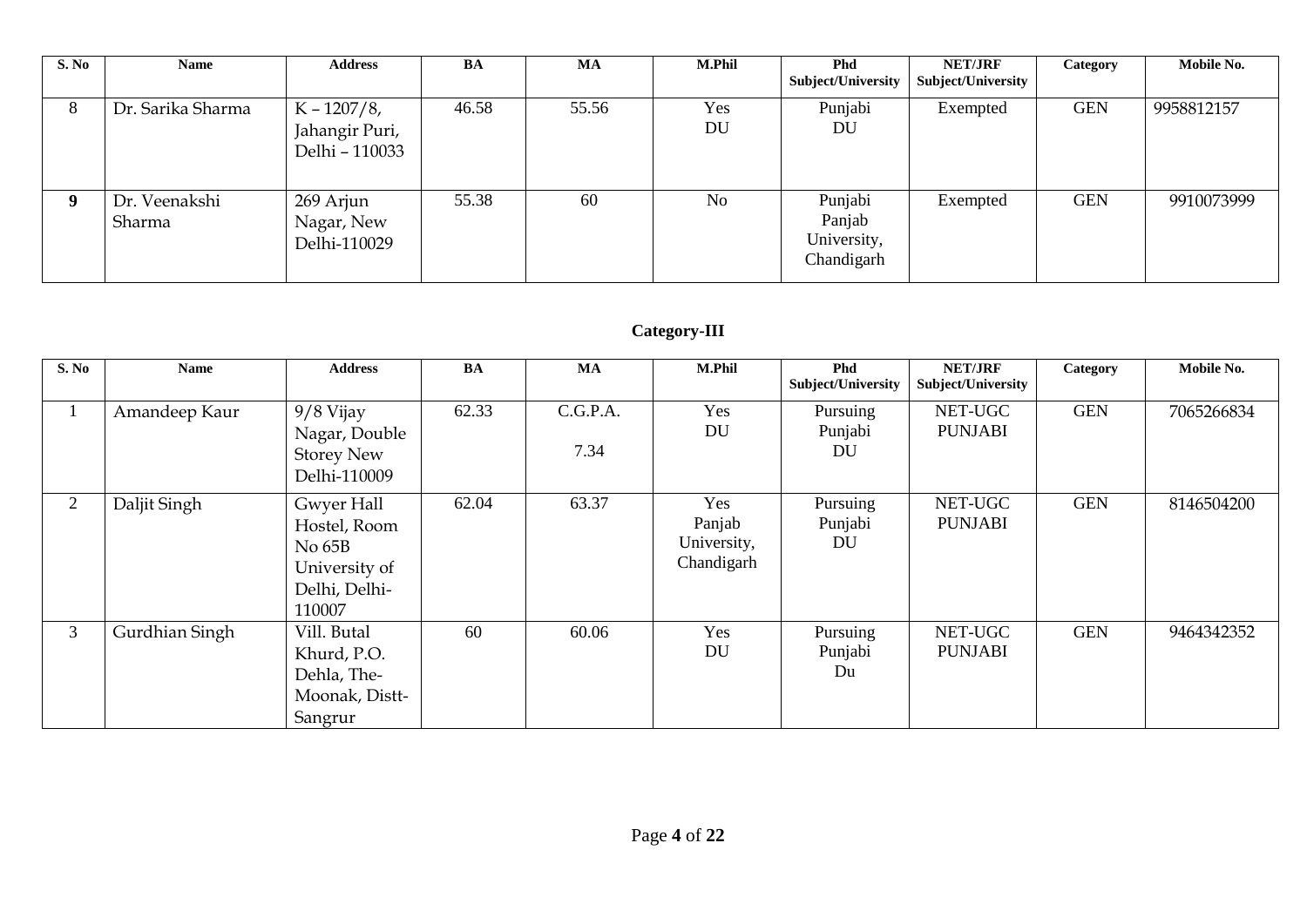| S. No           | <b>Name</b>              | <b>Address</b>                                                                                                             | <b>BA</b>       | <b>MA</b>                     | M.Phil                                     | Phd<br>Subject/University        | <b>NET/JRF</b><br>Subject/University | Category   | Mobile No. |
|-----------------|--------------------------|----------------------------------------------------------------------------------------------------------------------------|-----------------|-------------------------------|--------------------------------------------|----------------------------------|--------------------------------------|------------|------------|
| $\overline{4}$  | Jaspal Singh             | V.P.O.<br>Dhinger, Distt<br>& The - Mansa,<br>151302<br>(Punjab)                                                           | 65.04           | $\overline{C.G.P.A.}$<br>7.35 | Yes<br>DU                                  | Pursuing<br>Punjabi<br><b>DU</b> | NET-UGC<br><b>PUNJABI</b>            | <b>GEN</b> | 9464595489 |
| $5\overline{)}$ | Krishna Devi             | V.P.O.<br>Nainewal, The<br>Tapa, Distt<br>Barnala, 148102                                                                  | 65.83           | C.G.P.A.<br>7.24              | Perusing                                   | No                               | NET-UGC<br><b>PUNJABI</b>            | Gen        | 8427744380 |
| 6               | Navneet Kaur<br>Sachdeva | L-2 Kalkaji,<br>Near L-Block<br>Gurdwara,<br>New Delhi-<br>110019                                                          | 75.15           | 70.93                         | N <sub>o</sub>                             | Pursuing<br>Punjabi<br><b>DU</b> | NET-UGC<br><b>PUNJABI</b>            | <b>GEN</b> | 8527313813 |
| $\overline{7}$  | Nitesh                   | H. No. 583, W.<br>No. 32, Mohan<br>Lal Sethi Wali<br>Gali, Piple<br>wala mandir<br>(Near), Purana<br>Moga, Moga-<br>112001 | 66.72           | C.G.P.A<br>7.35               | Yes<br>DU                                  | Pursuing<br>Punjabi<br>DU        | NET-UGC<br><b>PUNJABI</b>            | <b>GEN</b> | 7973807998 |
| 8               | Rajpal Singh             | Vill. Kotli<br>Sanghar, P.o.<br>Bari wala,<br>Muktsar,<br>Punjab-152025                                                    | $\overline{57}$ | 60.5                          | Yes<br>Panjab<br>University,<br>Chandigarh | Pursuing<br>Punjabi<br>Du        | <b>JRF</b> Punjabi                   | <b>GEN</b> | 8146009200 |
| 9               | Sandeep Kaur             | H. No-6/47,<br>Vijay Nagar,<br>Double Storey,<br>New Delhi                                                                 | $\overline{67}$ | 69.5                          | Yes<br><b>DU</b>                           | Pursuing<br>Punjabi<br>Du        | NET-UGC<br><b>PUNJABI</b>            | <b>GEN</b> | 9971145357 |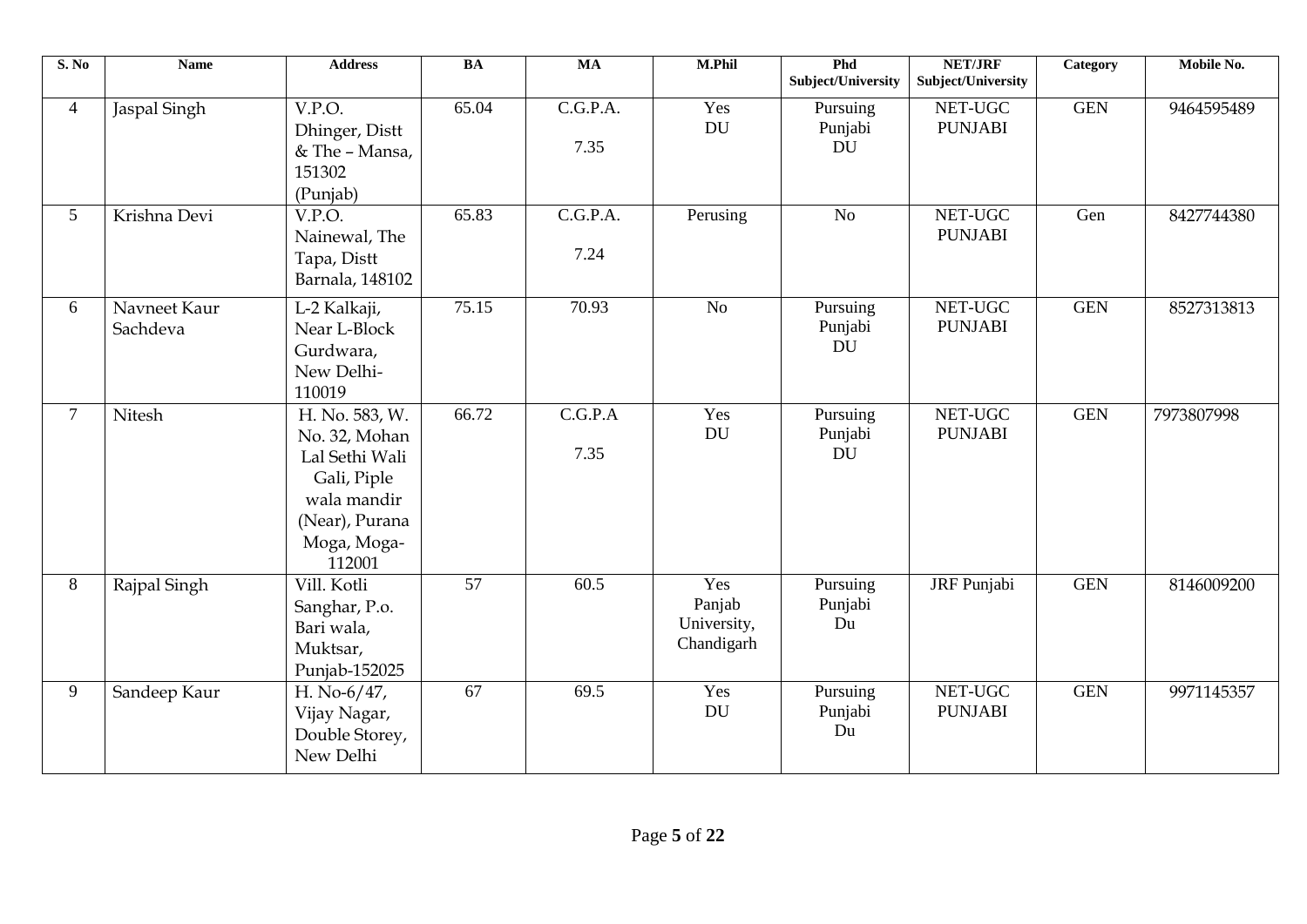| S. No | Name         | <b>Address</b>                                                                                     | <b>BA</b> | <b>MA</b>       | M.Phil                                  | <b>Phd</b><br>Subject/University             | <b>NET/JRF</b><br>Subject/University | Category   | Mobile No. |
|-------|--------------|----------------------------------------------------------------------------------------------------|-----------|-----------------|-----------------------------------------|----------------------------------------------|--------------------------------------|------------|------------|
| 10    | Satnam Singh | Near Dera<br>Baba Bandgi<br>Nath, Link<br>Road,<br>Shergarh, Kot<br>Shamir,<br>Bathinda,<br>151001 | 60.75     | C.G.P.A<br>7.60 | Perusing<br>Punjabi, DU                 | N <sub>o</sub>                               | NET-UGC<br><b>PUNJABI</b>            | Gen        | 9478775536 |
| 11    | Satveer Kaur | VPO Faqarsar,<br>Tehsil<br>Gidderbaha,<br>District Sri<br>Muktsar Sahib,<br>Punjab-152107          | 72.38     | 69.88           | Yes<br>Punjabi<br>University<br>Patiala | Pursuing<br>Punjabi<br>University<br>Patiala | JRF Punjabi                          | <b>GEN</b> | 8559019429 |

## **Category-IV**

| S. No | <b>Name</b>   | <b>Address</b> | BA    | MA   | <b>M.Phil</b> | <b>Phd</b>                | NET/JRF            | Category   | Mobile No. |
|-------|---------------|----------------|-------|------|---------------|---------------------------|--------------------|------------|------------|
|       |               |                |       |      |               | <b>Subject/University</b> | Subject/University |            |            |
|       | Gurdeep Singh | Vill. Sandoha, | 53.58 | 74.5 | Yes           | Pursuing                  | NET-UGC            | <b>GEN</b> | 8054456505 |
|       |               | The $&$ P.O.   |       |      | DU            | Punjabi                   | <b>PUNJABI</b>     |            |            |
|       |               | Maur Mandi,    |       |      |               | Du                        |                    |            |            |
|       |               | Distt Bathinda |       |      |               |                           |                    |            |            |
|       |               | $-151509$      |       |      |               |                           |                    |            |            |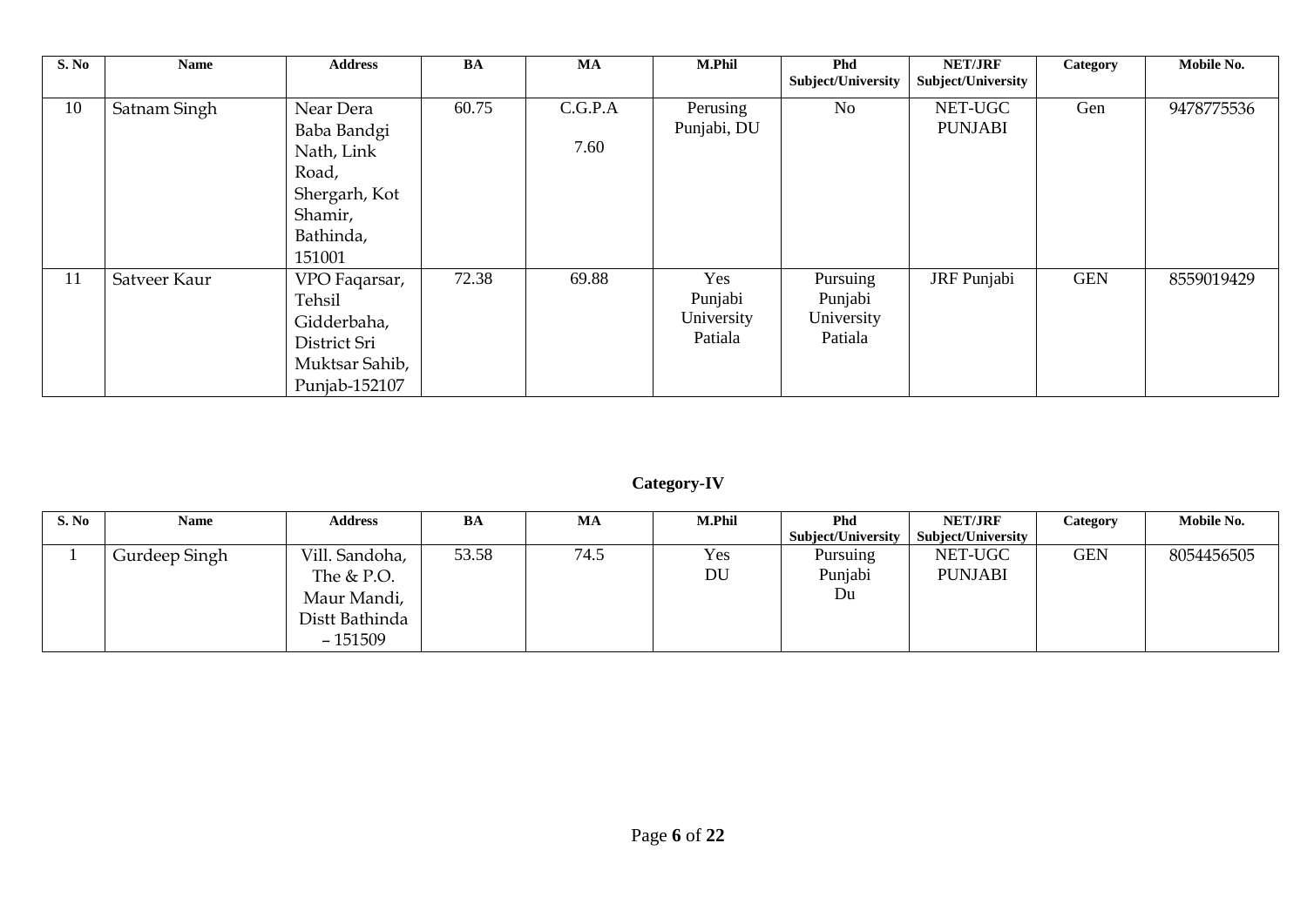| S. No           | <b>Name</b>         | <b>Address</b>                                                                                             | BA              | MA              | M.Phil           | Phd<br>Subject/University         | <b>NET/JRF</b><br><b>Subject/University</b> | Category   | Mobile No.               |
|-----------------|---------------------|------------------------------------------------------------------------------------------------------------|-----------------|-----------------|------------------|-----------------------------------|---------------------------------------------|------------|--------------------------|
| $\mathbf{1}$    | Dr. Amarjit Kaur    | $WZ - 23-24$<br>Krishna Park<br>Ext. Upper<br>Ground, Gali<br>No. 8, Tilak<br>Nagar, New<br>Delhi - 110018 | $\overline{51}$ | 56.62           | Yes<br><b>DU</b> | Punjabi<br><b>DU</b>              | Exempted                                    | <b>GEN</b> | 9213232860               |
| $\overline{2}$  | Dr. Anureet Kaur    | RZ-33 A, Near<br>Hanuman<br>Mandir, uttam<br>Nagar, New<br>Delhi-110059                                    | 51.2            | 55.25           | No               | Punjabi<br>G.N.D.U.<br>Amritsar   | No                                          | <b>GEN</b> | 8851558512<br>9999618718 |
| 3               | Dr. Chander Mohan   | 85/32, St. No.<br>4, Shastri Park,<br>Krishna Nagar,<br>Delhi-110051                                       | 47.83           | 59.25           | Yes<br>DU        | Punjabi<br>DU                     | NET-UGC<br><b>PUNJABI</b>                   | <b>GEN</b> | 9810784451               |
| $\overline{4}$  | Dr. Harpreet Kaur   | $B-203 A,$<br>Derwal Nagar,<br>Near Shiv<br>mandir, Delhi<br>$-110009$                                     | 46              | $\overline{56}$ | $\overline{No}$  | Punjabi<br><b>DU</b>              | Exempted                                    | <b>GEN</b> | 9582433634               |
| $5\overline{)}$ | Dr. Lakhwinder Kaur | Mohalla<br>Behlapuri,<br>Bassi Pathana,<br>Fatehgarh<br>Sahib 140412                                       | 51.37           | 57.37           | No               | Punjabi<br>University,<br>Patiala | Exempted                                    | <b>GEN</b> | 6398010792               |
| 6               | Dr. Manisha Batra   | K-4, Aruna<br>Nagar, Civil-<br>Lines, Delhi-<br>110054                                                     | 47.58           | 55.69           | Yes<br>DU        | Punjabi<br>Du                     | Exempted                                    | <b>GEN</b> | 9891271517               |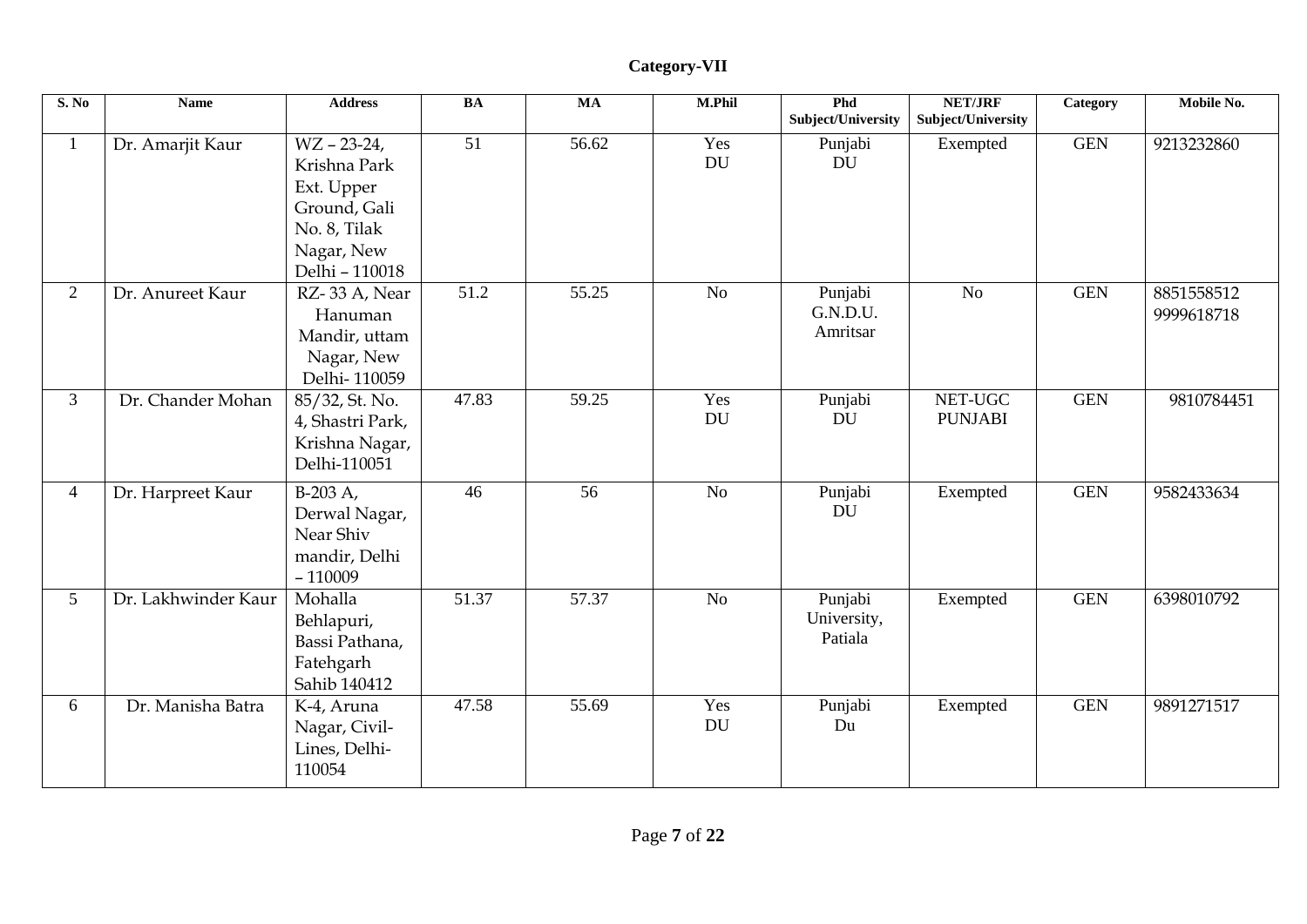| S. No          | <b>Name</b>                | <b>Address</b>                                                                                | <b>BA</b>       | <b>MA</b>       | M.Phil                                     | Phd<br>Subject/University                     | NET/JRF<br>Subject/University | Category   | Mobile No. |
|----------------|----------------------------|-----------------------------------------------------------------------------------------------|-----------------|-----------------|--------------------------------------------|-----------------------------------------------|-------------------------------|------------|------------|
| $\overline{7}$ | Dr. Sandeep Kaur           | G-1 IInd Floor,<br>South<br>Extension, Part<br>$\mathbf{I}$                                   | $\overline{50}$ | 56              | No                                         | Punjabi<br><b>DU</b>                          | N <sub>o</sub>                | <b>GEN</b> | 9465768760 |
| 8              | Dr. Swaran Jit Kaur        | H. No-75-76<br>Top Floor,<br>Pocket-19, Sec-<br>24, Rohini,<br>Delhi                          | 50              | 55.50           | N <sub>o</sub>                             | Punjabi<br>Panjab<br>University<br>Chandigarh | NET-UGC<br><b>PUNJABI</b>     | <b>GEN</b> | 8968479774 |
| 9              | Dr. Tarvinder Kaur         | 1900, First<br>Floor, outram<br>Lines,<br>Kingsway<br>Camp (G.T.B.<br>Nagar) Delhi-<br>110009 | 51.8            | 58.7            | Yes<br>DU                                  | Punjabi<br><b>DU</b>                          | NET-UGC<br><b>PUNJABI</b>     | <b>GEN</b> | 9910047770 |
| 10             | <b>Beant Kaur</b>          | Village<br>Warring, P.O<br>Bariwala, Teh<br>& Distt Sri<br>Muktsar Sahib,<br>152025           | $\overline{50}$ | 55.88           | Yes<br>Panjab<br>University,<br>Chandigarh | Perusing<br>Punjabi DU                        | NET-UGC<br><b>PUNJABI</b>     | <b>GEN</b> | 9814932090 |
| 11             | <b>Bhupinder Pal Singh</b> | 2567, First<br>Floor, Hadson<br>Lane, Near<br>GTB Nagar,<br>Metro Station,<br>Delhi-9         | $\overline{50}$ | $\overline{55}$ | Yes<br>DU                                  | Pursuing<br>Punjabi<br><b>DU</b>              | NET-UGC<br><b>PUNJABI</b>     | <b>GEN</b> | 9818975618 |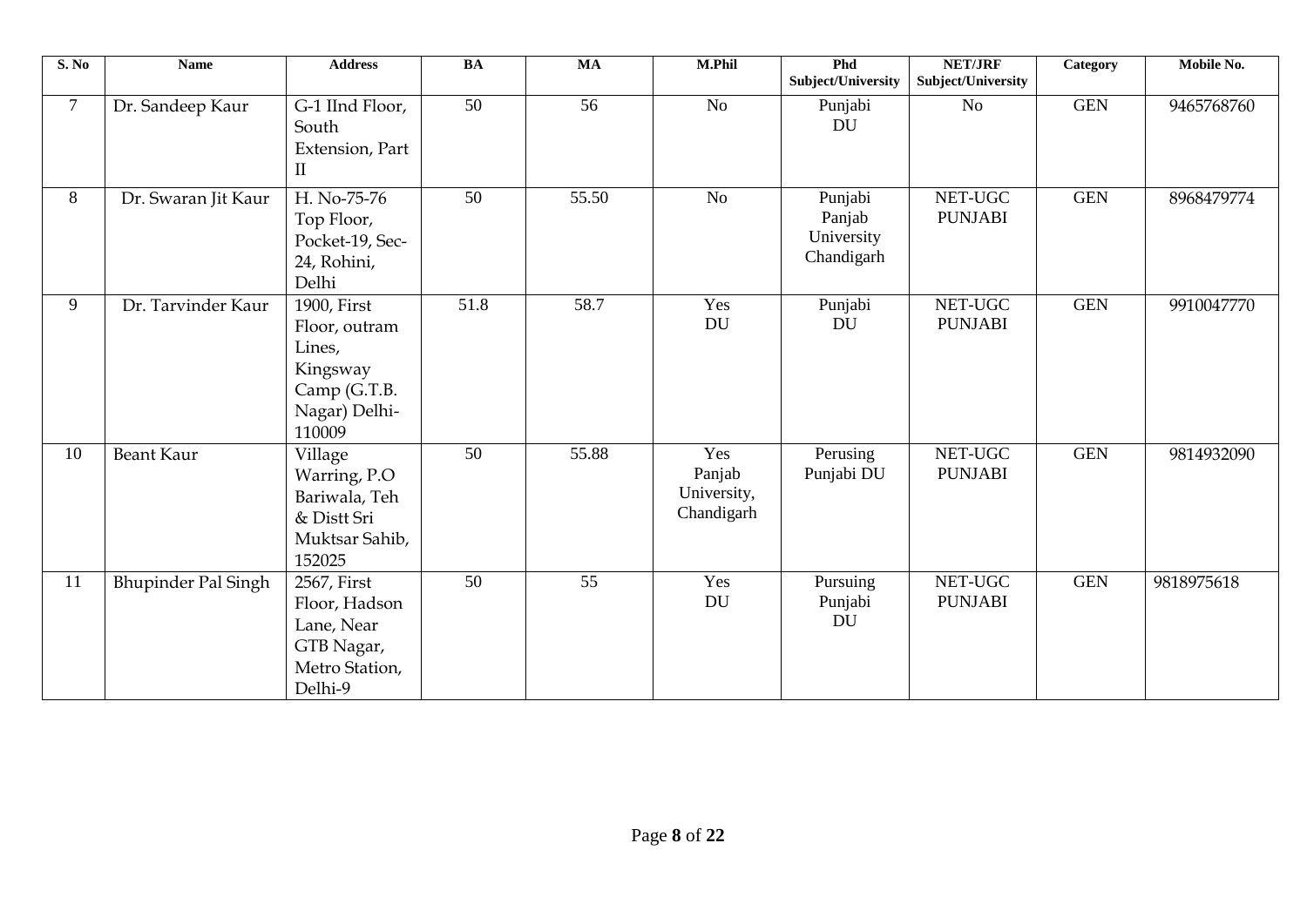| S. No | <b>Name</b>  | <b>Address</b>                                                         | BA    | <b>MA</b> | <b>M.Phil</b>                              | <b>Phd</b><br><b>Subject/University</b>       | <b>NET/JRF</b><br>Subject/University | Category   | Mobile No. |
|-------|--------------|------------------------------------------------------------------------|-------|-----------|--------------------------------------------|-----------------------------------------------|--------------------------------------|------------|------------|
| 12    | Jaspal Singh | VPO Chhajli<br>Patti Dhaliwal,<br>Tehsil Sunam,<br>District<br>Sangrur | 54.08 | 57.81     | Yes<br>Punjabi<br>University,<br>Patiala   | Pursuing<br>Punjabi<br>University,<br>Patiala | <b>JRF</b><br><b>PUNJABI</b>         | <b>GEN</b> | 9465523502 |
| 13    | Pawan Kumar  | School of<br>Punjabi<br>Studies, Panjab<br>University,<br>Chandigarh   | 50    | 56.25     | Yes<br>Panjab<br>University,<br>Chandigarh | Yes<br>Panjab<br>University,<br>Chandigarh    | NET-UGC<br><b>PUNJABI</b>            | <b>GEN</b> | 9463063184 |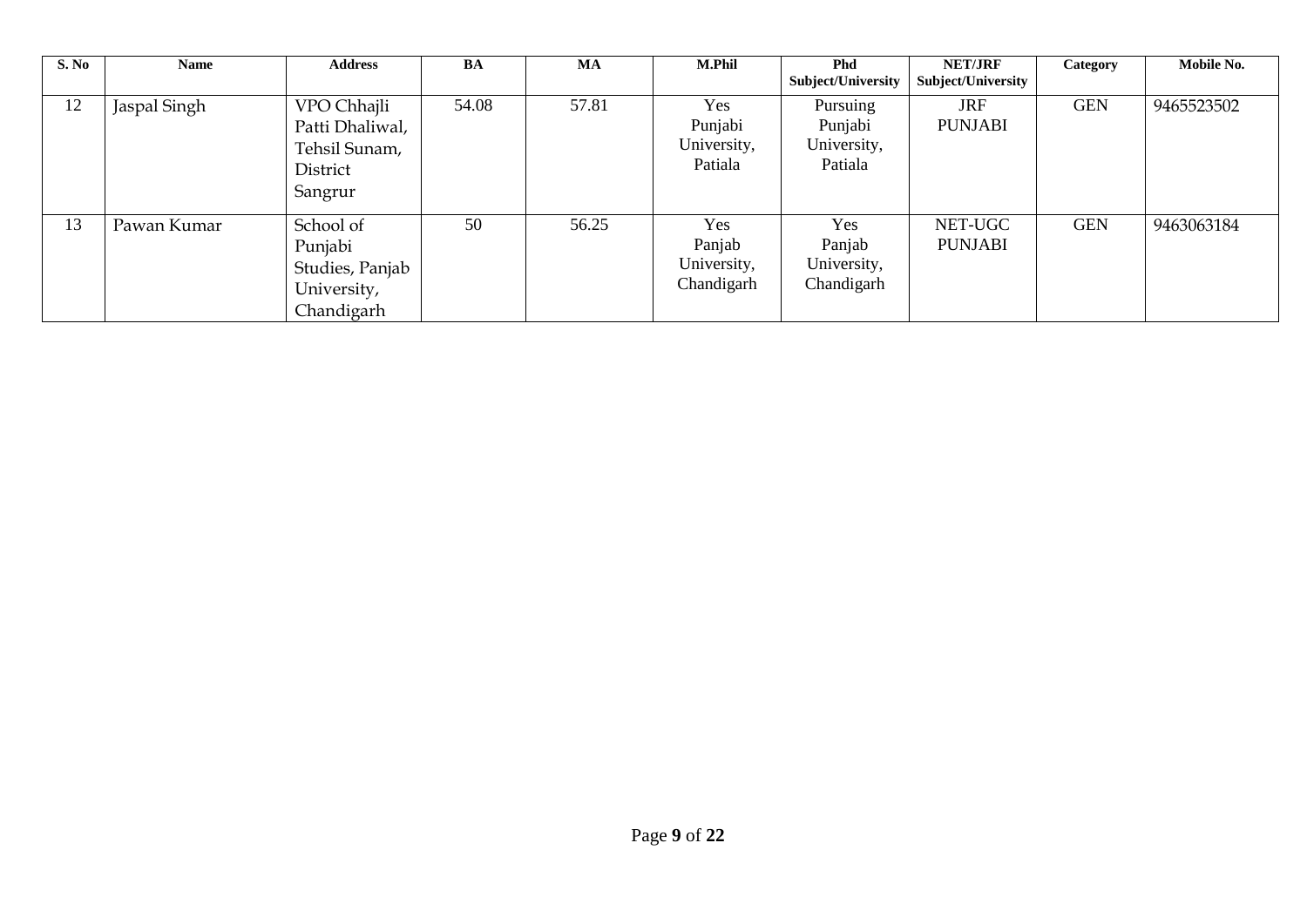### **OBC CANDIDATES**

#### **Category-I**

| S. No | Name              | <b>Address</b>                                                  | BA   | MA   | <b>M.Phil</b>                            | <b>Phd</b><br>Subject/University | <b>NET/JRF</b><br>Subject/University | Category   | Mobile No. |
|-------|-------------------|-----------------------------------------------------------------|------|------|------------------------------------------|----------------------------------|--------------------------------------|------------|------------|
|       | Dr. Paramjit Kaur | $B1/129$ Ashok<br>Vihar Phase II,<br>Ground Floor,<br>New Delhi | 64.8 | 60.2 | Yes<br>Punjabi<br>University,<br>Patiala | Punjabi<br>DU                    | NET-UGC<br><b>PUNJABI</b>            | <b>OBC</b> | 9873494412 |

### **Category-II**

| S. No          | <b>Name</b>               | <b>Address</b>                                                                                        | <b>BA</b> | $\mathbf{M}\mathbf{A}$ | M.Phil                      | Phd<br>Subject/University      | NET/JRF<br>Subject/University | Category   | Mobile No.               |
|----------------|---------------------------|-------------------------------------------------------------------------------------------------------|-----------|------------------------|-----------------------------|--------------------------------|-------------------------------|------------|--------------------------|
|                | Dr. Harmeet Kaur          | H.No-178, First<br>Floor Sector-45,<br>Near Delhi<br>Public School,<br>Gurgaon,<br>Haryana-<br>122003 | 51.4      | 65                     | Yes<br><b>DU</b>            | Punjabi<br>Du                  | Exempted                      | <b>OBC</b> | 9810858999               |
| $\overline{2}$ | Dr. Harvinder Kaur        | 62-B, Vishnu<br>Park, New<br>delhi-110018                                                             | 61.25     | 56                     | Yes<br><b>DU</b>            | Punjabi<br>Du                  | NET-UGC<br><b>PUNJABI</b>     | <b>OBC</b> | 9810962708               |
| 3              | Dr. Jaspreet Kaur<br>Mann | C-52, New<br>Moti Nagar,<br>New Delhi-<br>110015                                                      | 61.4      | 59.28                  | Yes<br>DU                   | Punjabi<br>Du                  | Exempted                      | OBC        | 8826097505<br>7982362862 |
| 4              | Dr. Mamta Rani            | H. No-896,<br>(GF), Sector-46,<br>Faridabad-<br>121001<br>(Haryana)                                   | 51        | 62                     | Yes,<br>Jammu<br>University | Punjabi<br>Jammu<br>University | No                            | <b>OBC</b> | 9650377383               |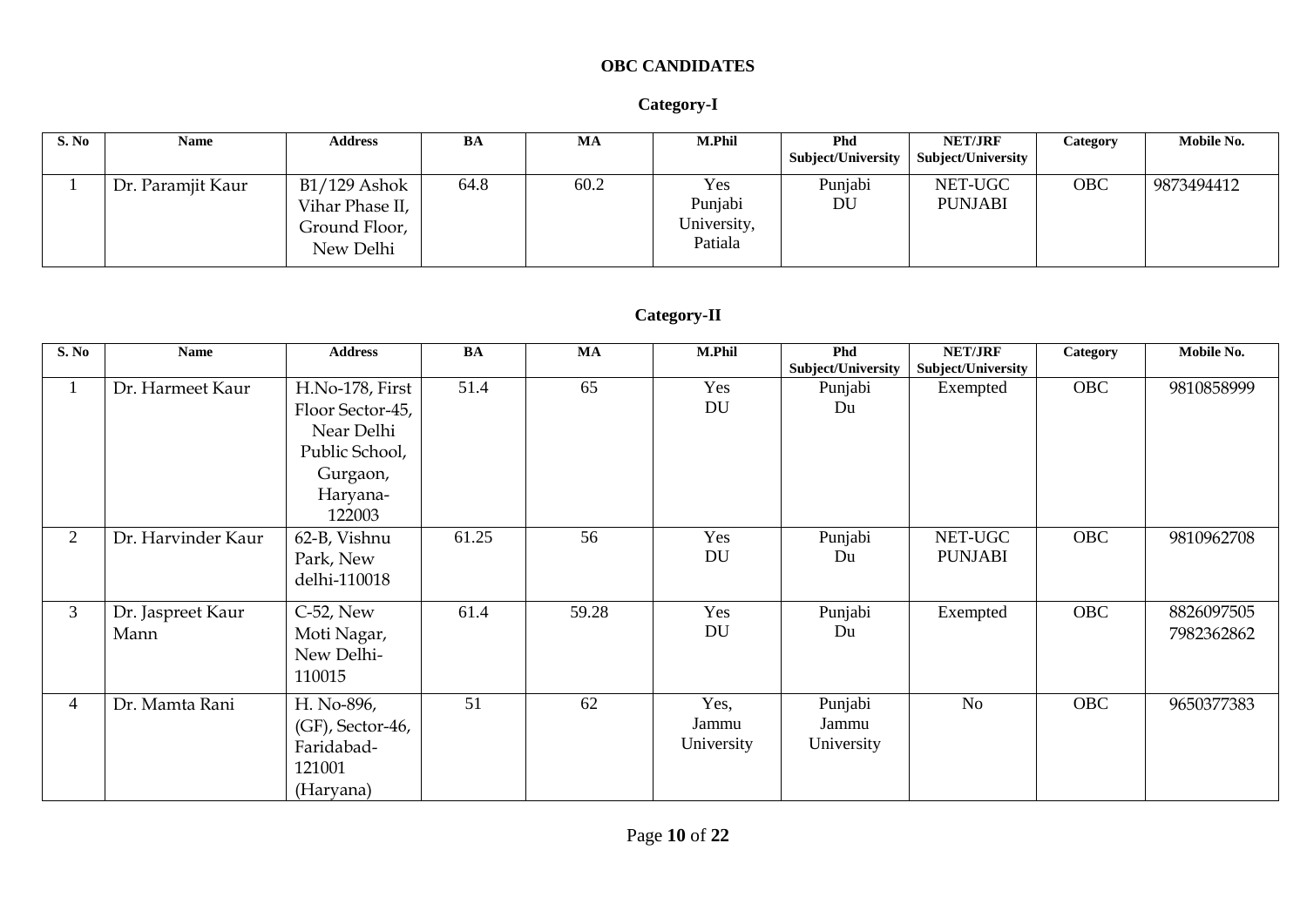| S. No | Name             | <b>Address</b>                                                                                    | BA    | MA    | <b>M.Phil</b> | <b>Phd</b><br>Subject/University | <b>NET/JRF</b><br>Subject/University | Category   | Mobile No. |
|-------|------------------|---------------------------------------------------------------------------------------------------|-------|-------|---------------|----------------------------------|--------------------------------------|------------|------------|
|       | Dr. Satish Kumar | Vill Saido Ke<br>Uttar @<br>Chandmari<br>The/Dist<br>Fazilka P/o<br>Behak Khas-<br>152123, Punjab | 58.79 | 61.25 | Yes<br>DU     | Punjabi<br>Du                    | No                                   | <b>OBC</b> | 8285312934 |

### **Category-III**

| S. No          | <b>Name</b>         | <b>Address</b>                                                                             | <b>BA</b> | <b>MA</b>       | <b>M.Phil</b>  | <b>Phd</b><br>Subject/University | NET/JRF<br>Subject/University | Category   | Mobile No. |
|----------------|---------------------|--------------------------------------------------------------------------------------------|-----------|-----------------|----------------|----------------------------------|-------------------------------|------------|------------|
|                | Didar Singh         | Vill. Jeonpura,<br>P.O Patran,<br>Teh Patran,<br>Distt. Patiala<br>State Punjab-<br>147105 | 62.08     | 61.50           | Yes<br>DU      | Pursuing<br>Punjabi<br>Du        | NET-UGC<br><b>PUNJABI</b>     | <b>OBC</b> | 9501618278 |
| 2              | Hardeep Kaur        | V.P.O<br>Nasirpur, The<br>Sultanpur<br>Lodhi, Distt.<br>Kapurthala,<br>144628, Punjab      | 63.3      | C.G.P.A<br>8.71 | N <sub>o</sub> | Perusing<br>Punjabi DU           | JRF Punjabi                   | <b>OBC</b> | 9773643347 |
| 3 <sup>1</sup> | Harkamalpreet Singh | $1/11$ Third<br>Floor, Room<br>No. 4, Double<br>Storey,<br>Vijayanagar,<br>Delhi-110009    | 66.6      | 61.3            | N <sub>o</sub> | Perusing<br>Punjabi DU           | JRF Punjabi                   | <b>OBC</b> | 9781608337 |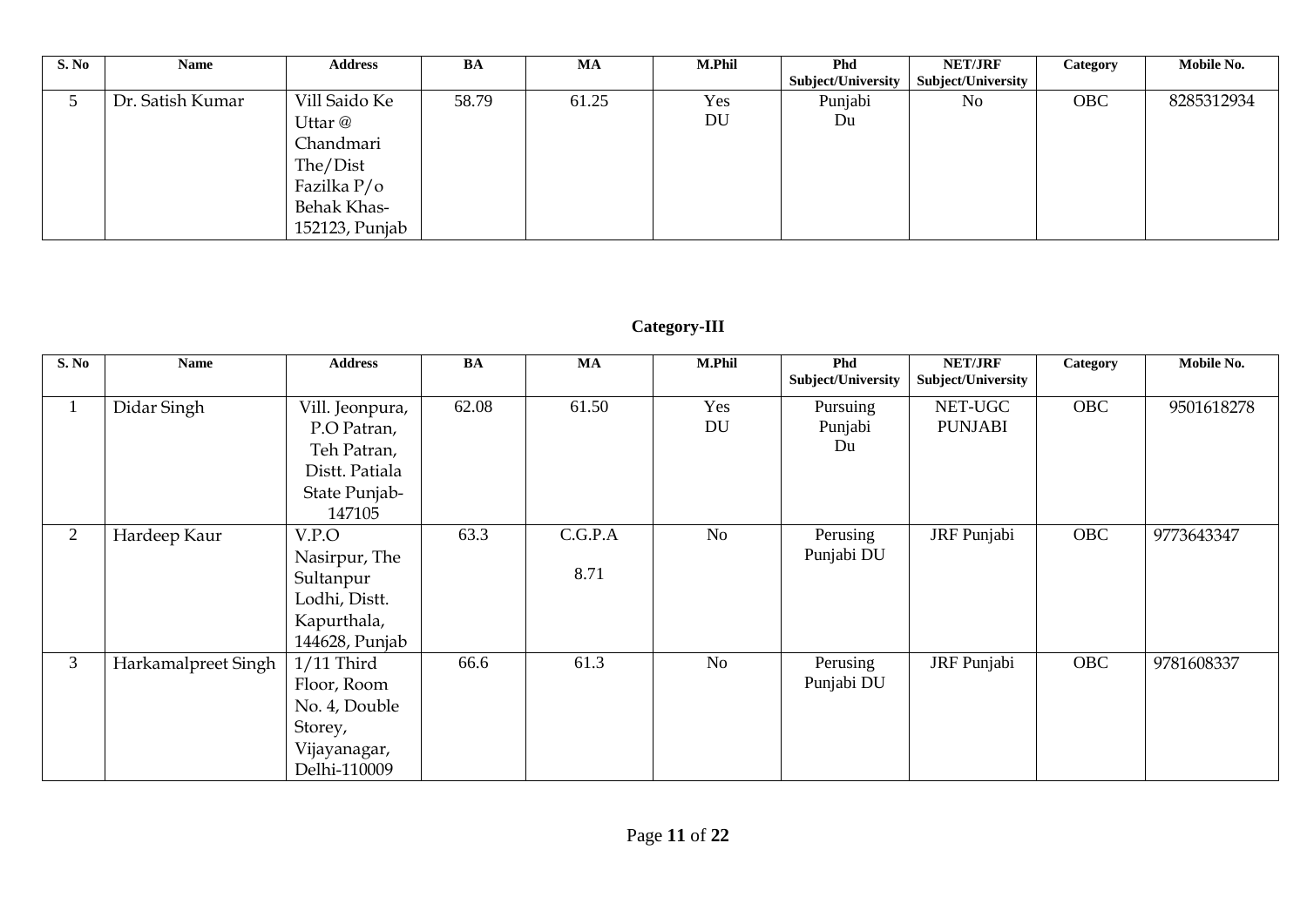| S. No       | <b>Name</b>      | <b>Address</b>                                                                 | <b>BA</b> | <b>MA</b>           | <b>M.Phil</b>                            | <b>Phd</b><br>Subject/University | <b>NET/JRF</b><br>Subject/University | Category   | Mobile No. |
|-------------|------------------|--------------------------------------------------------------------------------|-----------|---------------------|------------------------------------------|----------------------------------|--------------------------------------|------------|------------|
| 4           | Kuljeet Singh    | Vill.<br>Mehdudan,<br>P.O. Ghanaur,<br>Distt-Patiala,<br>Teh-Rajpura           | 64        | <b>CGPA</b><br>6.90 | Perusing<br>DU                           | No                               | NET-UGC<br><b>PUNJABI</b>            | <b>OBC</b> | 9023126144 |
| $5^{\circ}$ | Sukhvinder Singh | V.P.O.<br>Fatehgarh<br>Panjtoer, Teh -<br>Dharmkot,<br>Distt - Moga,<br>142051 | 62.83     | 63.87               | Yes<br>Punjabi<br>University,<br>Patiala | Perusing<br>Punjabi DU           | <b>JRF</b><br>Punjabi                | <b>OBC</b> | 9501509597 |

**Category-IV**

| S. No | Name          | <b>Address</b>                                                                                   | <b>BA</b> | MA                  | <b>M.Phil</b> | Phd<br><b>Subject/University</b> | <b>NET/JRF</b><br>Subject/University | Category   | Mobile No. |
|-------|---------------|--------------------------------------------------------------------------------------------------|-----------|---------------------|---------------|----------------------------------|--------------------------------------|------------|------------|
|       | Arshdeep Kaur | $6/34$ , First<br>Floor, Double<br>Storey, Vijay<br>Nagar, Delhi-<br>110009                      | 58.33     | 63.18               | Yes<br>DU     | Pursuing<br>Punjabi<br>DU        | NET-UGC<br><b>PUNJABI</b>            | <b>OBC</b> | 9914590445 |
| 2     | Mandeep Singh | Vill. Gurthari,<br>P.O. Pakka<br>Kalan, The -<br>Talwandi Sabo,<br>Distt-<br>Bathinda,<br>Punjab | 50.50     | <b>CGPA</b><br>5.38 | Yes<br>DU     | Pursuing<br>Punjabi<br><b>DU</b> | NET-UGC<br><b>PUNJABI</b>            | <b>OBC</b> | 9555635430 |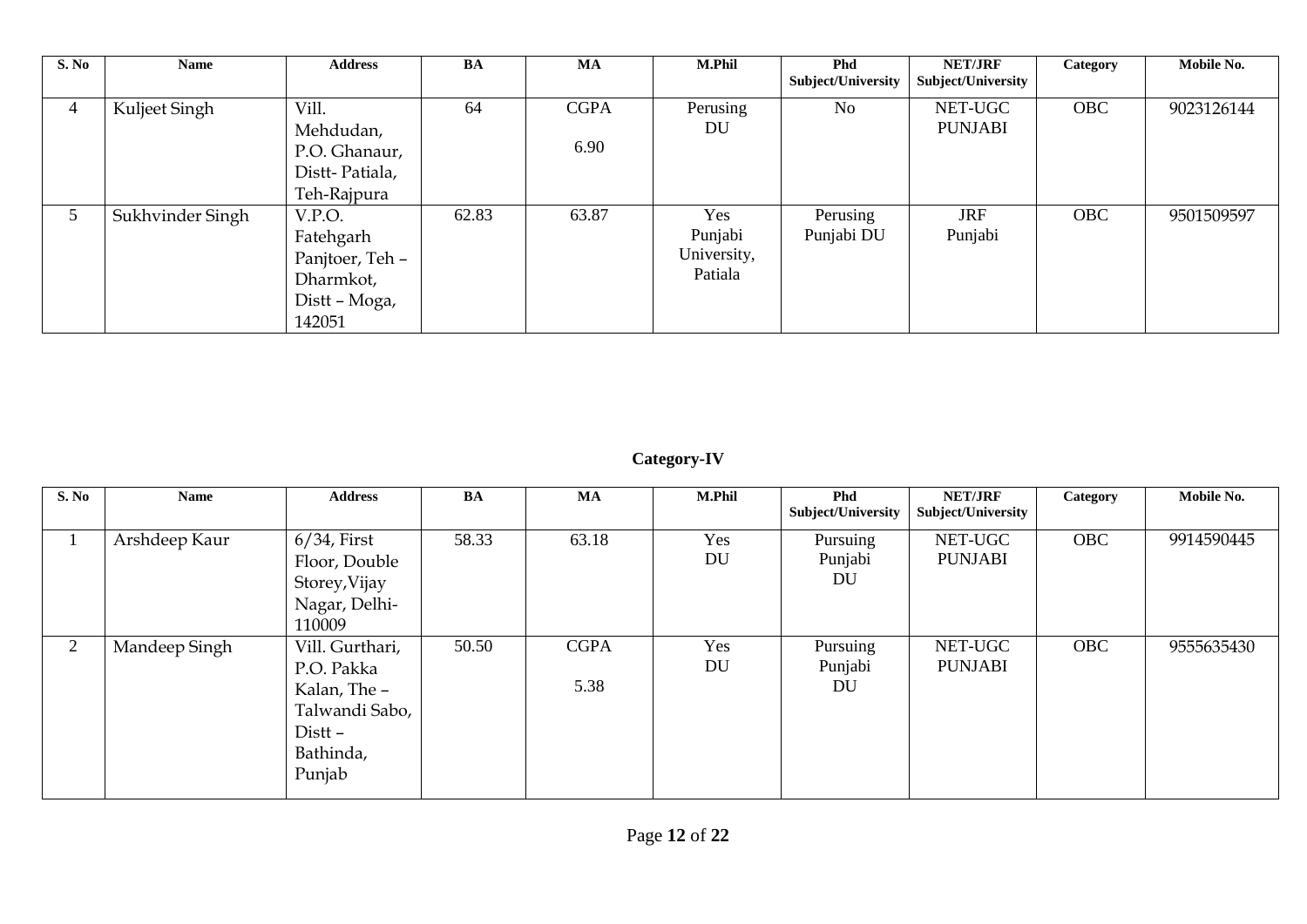| S. No | Name          | <b>Address</b>                                                                               | BA    | <b>MA</b>           | <b>M.Phil</b>    | Phd<br>Subject/University | <b>NET/JRF</b><br>Subject/University | Category   | Mobile No. |
|-------|---------------|----------------------------------------------------------------------------------------------|-------|---------------------|------------------|---------------------------|--------------------------------------|------------|------------|
| 3     | Manjeet Singh | Vijay Nagar,<br>110009<br>(University of<br>delhi), New<br>Delhi                             | 58    | 64.4                | Yes<br><b>DU</b> | Pursuing<br>Punjabi<br>DU | NET-UGC<br><b>PUNJABI</b>            | <b>OBC</b> | 9646960600 |
| 4     | Manpreet Kaur | Village<br>Bhattiana<br>Dhahag, P.O<br>Chak Kalan,<br>Distt.<br>Ludhiana, Pin<br>Code 141110 | 65.79 | <b>CGPA</b><br>7.27 | Yes<br>DU        | Pursuing<br>Punjabi<br>Du | NET-UGC<br><b>PUNJABI</b>            | <b>OBC</b> | 8194851449 |

### **Category-V**

| S. No          | Name             | <b>Address</b>                                                                                  | <b>BA</b> | <b>MA</b> | <b>M.Phil</b> | <b>Phd</b><br>Subject/University | <b>NET/JRF</b><br>Subject/University | Category   | Mobile No. |
|----------------|------------------|-------------------------------------------------------------------------------------------------|-----------|-----------|---------------|----------------------------------|--------------------------------------|------------|------------|
|                | Dr. Meenakshi    | Flat No. 55,<br>Vinayak<br>Apartment,<br>Pocket-11-B,<br>Sector-23,<br>Rohini, Delhi-<br>110085 | 55.62     | 55        | Yes           | Punjabi<br>Du                    | N <sub>o</sub>                       | <b>OBC</b> | 9899559917 |
| $\overline{2}$ | Dr. Munish Kumar | 174, Vishal<br>Nagar, Near<br>Pakhowal<br>Road,<br>Ludhiana                                     | 57.79     | 57        | Yes<br>DU     | Punjabi<br>DU                    | NET-UGC<br><b>PUNJABI</b>            | <b>OBC</b> | 7303617693 |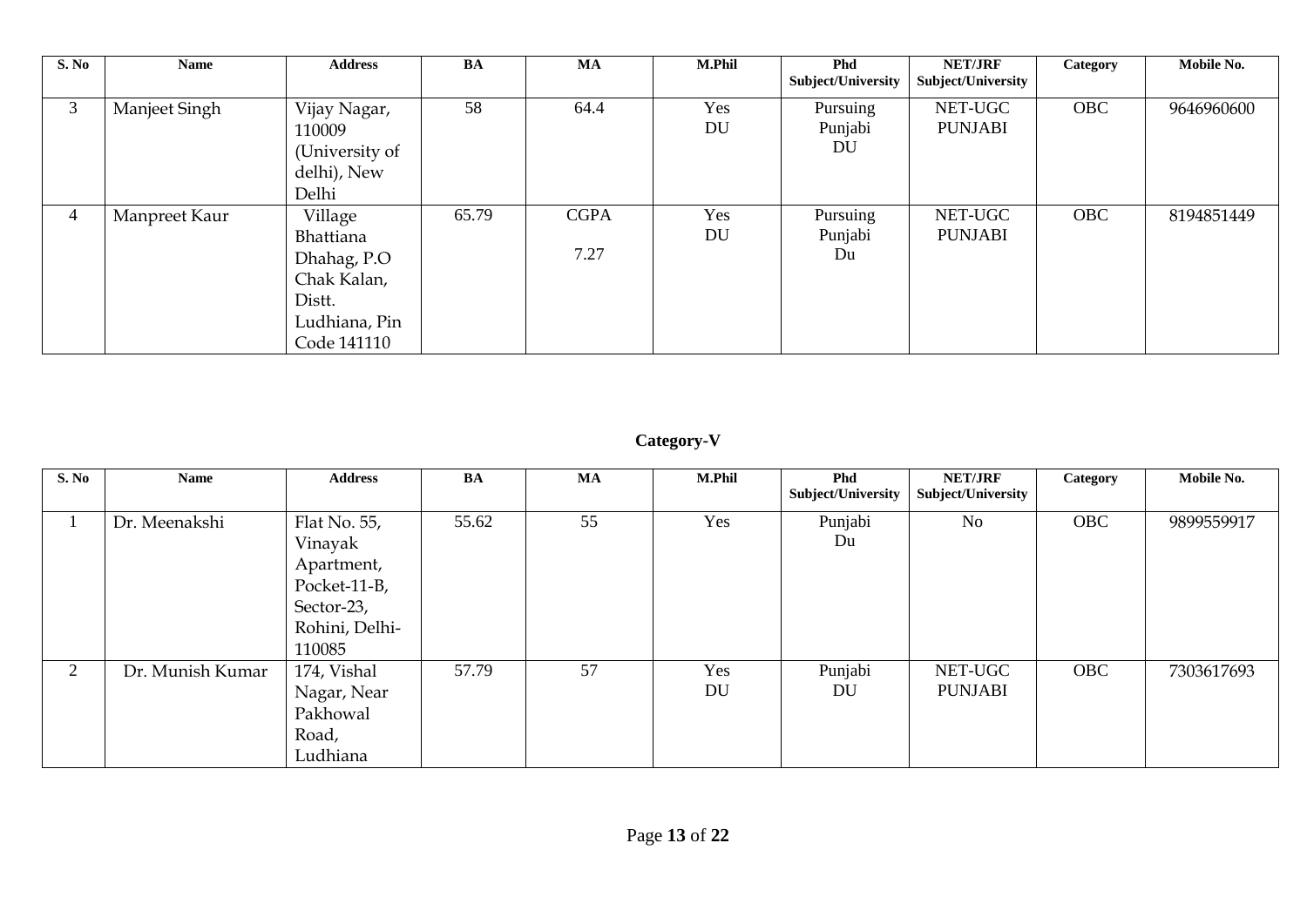| S. No | Name           | <b>Address</b>                                                                                | BA | МA   | M.Phil    | Phd<br>Subject/University | <b>NET/JRF</b><br>Subject/University | Category | Mobile No. |
|-------|----------------|-----------------------------------------------------------------------------------------------|----|------|-----------|---------------------------|--------------------------------------|----------|------------|
|       | Dr. Umme Aiman | 2641, 3rd Floor,<br>Gali Khajoor<br>Wali, Kucha<br>Chelan, Darya<br>Ganj, New<br>Delhi-110002 | 55 | 56.8 | Yes<br>DU | Punjabi<br>DU             | No                                   | OBC      | 8447061354 |

### **Category-VI**

| S. No          | Name                      | <b>Address</b>                                                                                       | <b>BA</b> | <b>MA</b> | <b>M.Phil</b> | <b>Phd</b><br><b>Subject/University</b> | <b>NET/JRF</b><br>Subject/University | Category   | Mobile No. |
|----------------|---------------------------|------------------------------------------------------------------------------------------------------|-----------|-----------|---------------|-----------------------------------------|--------------------------------------|------------|------------|
|                | Kanwaljit Singh<br>Khalsa | $VB - 104$ , Top<br>Floor, Street<br>No. 4, Virender<br>Nagar, New<br>Delhi - 110058                 | 58        | 58        | Yes<br>DU     | Pursuing<br>Punjabi<br>DU               | NET-UGC<br><b>PUNJABI</b>            | <b>OBC</b> | 9211205092 |
| $\overline{2}$ | Sunil                     | Gandhi Nagar<br>Kheri Road<br>Asho Earth<br><b>Movers</b><br>Ganaur Distt.<br>Sonepat (HR)<br>131101 | 58.02     | 57        | Yes<br>DU     | Punjabi<br>Du                           | NET-UGC<br><b>PUNJABI</b>            | <b>OBC</b> | 8699981191 |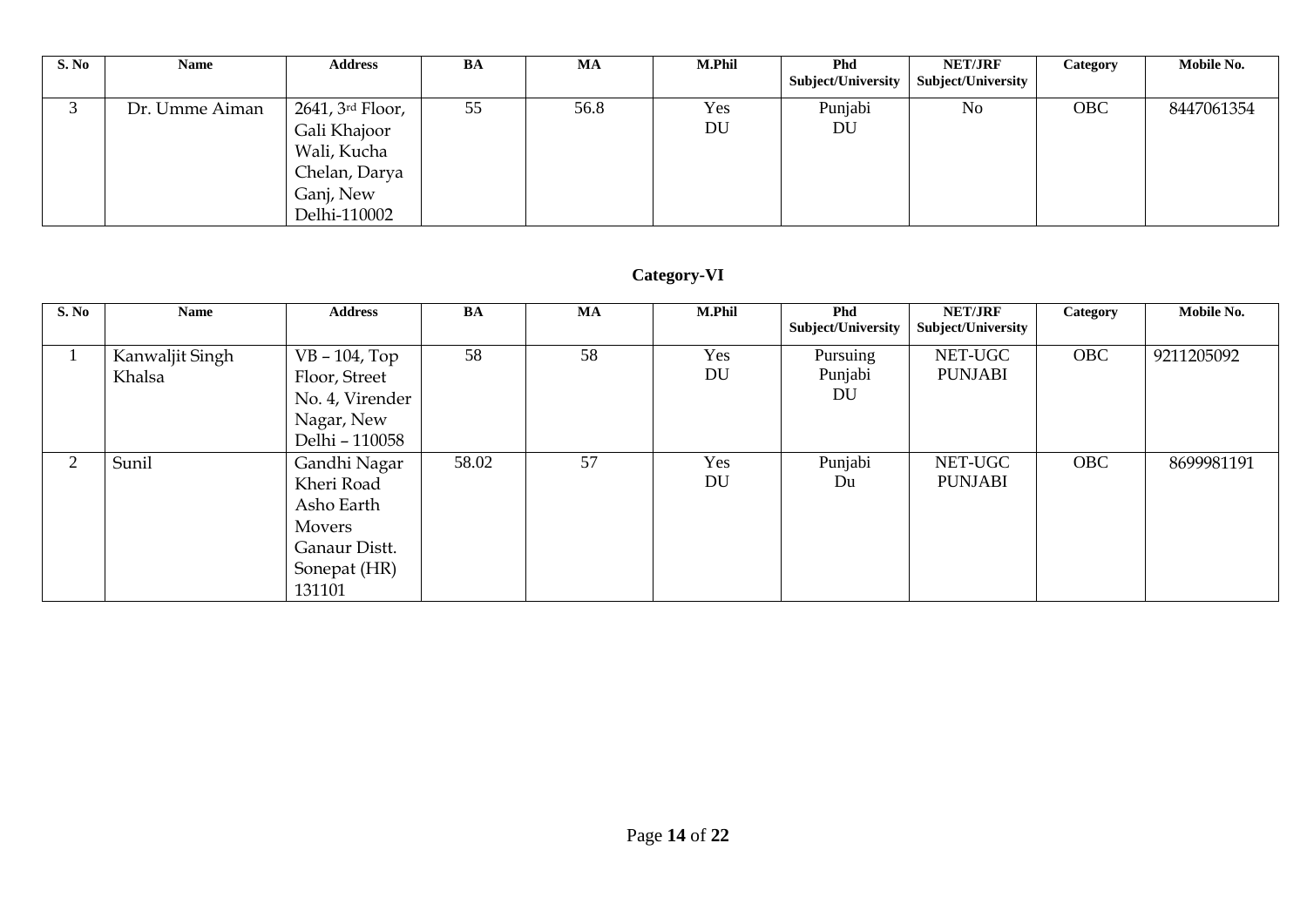| S. No           | <b>Name</b>         | <b>Address</b>                                                                                | BA    | <b>MA</b> | <b>M.Phil</b>                            | Phd<br>Subject/University        | <b>NET/JRF</b><br>Subject/University | <b>Category</b> | Mobile No. |
|-----------------|---------------------|-----------------------------------------------------------------------------------------------|-------|-----------|------------------------------------------|----------------------------------|--------------------------------------|-----------------|------------|
| $\mathbf{1}$    | Dr. Amir Kaur       | WZ-412, 2nd<br>Floor, Street<br>No. 22, Shiv<br>Nagar, New<br>Delhi - 110058                  | 46.08 | 55.13     | Yes<br><b>DU</b>                         | Punjabi<br>DU                    | Exempted                             | OBC             | 9999511553 |
| $\overline{2}$  | Dr. Harmeet Kaur    | 3443 A/250,<br>Hansa puri<br>Road, Tri<br>Nagar, Delhi-<br>35                                 | 43    | 56.3      | Yes<br><b>DU</b>                         | Punjabi<br><b>DU</b>             | NET-UGC<br><b>PUNJABI</b>            | <b>OBC</b>      | 9650472729 |
| $\overline{3}$  | Dr. Harwinder Singh | $C-237, 2nd$<br>Floor, Clock<br><b>Tower Hari</b><br>Nagar, New<br>Delhi-110064               | 44.80 | 58        | Yes<br><b>DU</b>                         | Punjabi<br><b>DU</b>             | NET-UGC<br><b>PUNJABI</b>            | OBC             | 9811929614 |
| $\overline{4}$  | Dr. Kawaljeet Kaur  | $E-16/150$ A,<br>Tank Road,<br>Anand Puri,<br>Karol Bagh,<br>New Delhi-<br>110005             | 46.41 | 59.06     | Yes<br>DU                                | Punjabi<br>DU                    | NET-UGC<br><b>PUNJABI</b>            | OBC             | 8800882570 |
| $5\overline{)}$ | Ajay Kumar          | V.P.O. Sappan<br>Wali, The -<br>Abohar, Distt-<br>Fazilka, Pin<br>Code - 152128               | 52.5  | 53.87     | Yes<br>Punjabi<br>University,<br>Patiala | Pursuing<br>Punjabi<br>DU        | NET-UGC<br><b>PUNJABI</b>            | OBC             | 9501894555 |
| 6               | Parminder Kaur      | <b>Block E-185,</b><br>New Rajinder<br>Nagar,<br>Shankar Road,<br>New Delhi, Pin<br>$-110060$ | 47.58 | 56        | Yes<br><b>DU</b>                         | Pursuing<br>Punjabi<br><b>DU</b> | NET-UGC<br><b>PUNJABI</b>            | <b>OBC</b>      | 9501550335 |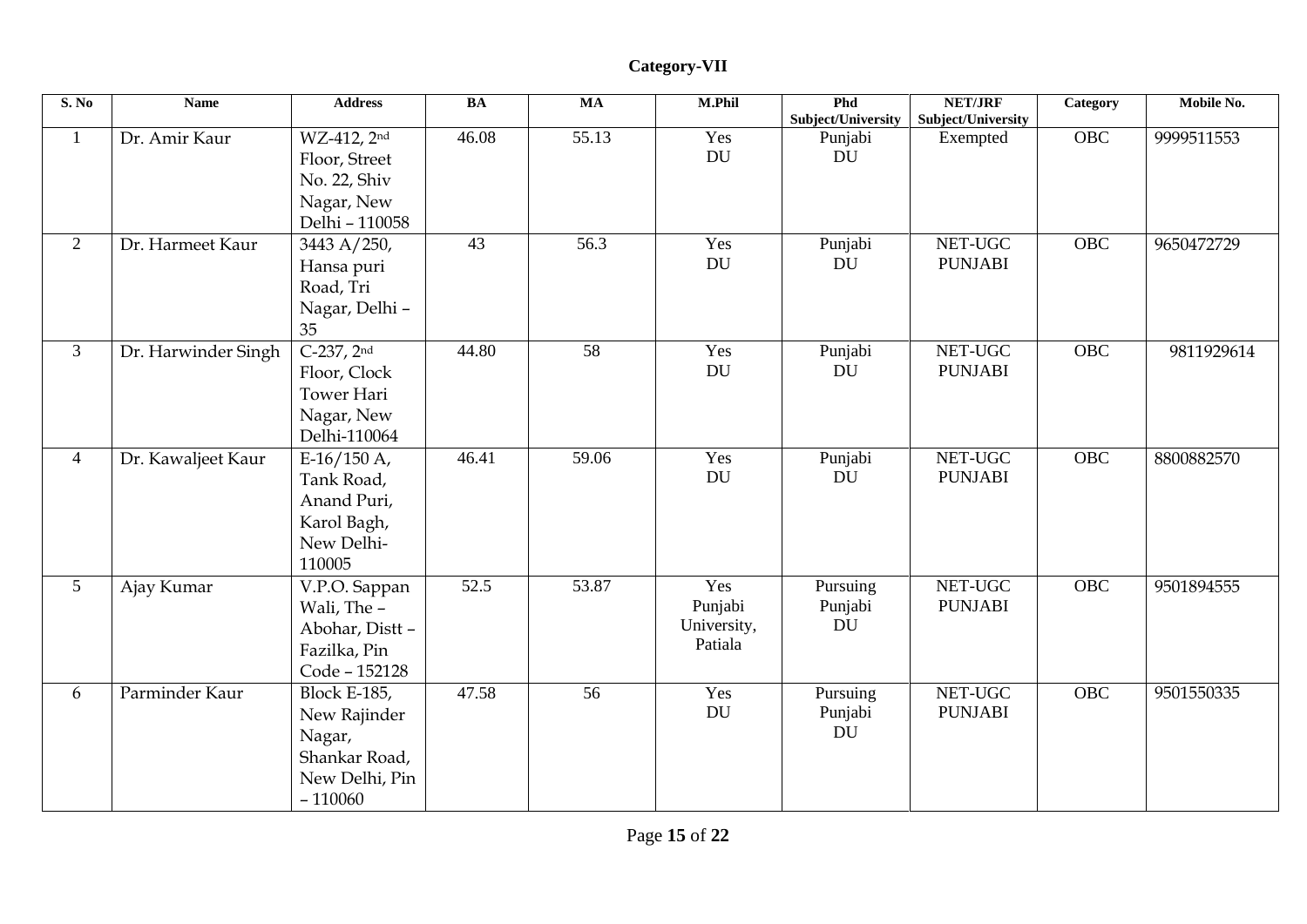### **SC CANDIDATES**

#### **Category-I**

| S. No          | <b>Name</b>                        | <b>Address</b>                                                                  | <b>BA</b> | MA    | M.Phil           | Phd<br>Subject/University          | <b>NET/JRF</b><br>Subject/University | Category  | Mobile No. |
|----------------|------------------------------------|---------------------------------------------------------------------------------|-----------|-------|------------------|------------------------------------|--------------------------------------|-----------|------------|
| 1              | Dr. Lakhveer Singh                 | Vill. Jattpura,<br>P.O. Lamma,<br>Teh. Raikot,<br>Distt.<br>Ludhiana,<br>Punjab | 60.87     | 71.43 | Yes<br>DU        | Punjabi<br>Du                      | NET-JRF<br>Punjabi                   | <b>SC</b> | 9911003559 |
| $\overline{2}$ | Dr. Meenakshi Rani                 | Kalgidhar<br>colony, St. No-<br>7, ward no-8,<br>Rampura Phul,<br>Bathinda      | 61.62     | 67.43 | No               | Punjabi<br>Punjabi Uni.<br>Patiala | NET-UGC<br><b>PUNJABI</b>            | <b>SC</b> | 7508880200 |
| 3              | Dr. Shalu Kaur                     | $E-2/9$ . Sector-<br>16, Rohini<br>Delhi-110089                                 | 67.1      | 62.5  | Yes<br>DU        | Punjabi<br>Du                      | NET-UGC<br><b>PUNJABI</b>            | <b>SC</b> | 9711366212 |
| 4              | Dr. Simran Sethi Nee<br>Bimla Devi | F-68, Road No<br>2, Andrews<br>Ganj, New<br>Delhi-110049                        | 62.17     | 71.19 | Yes<br><b>DU</b> | Punjabi<br>Du                      | NET-UGC<br><b>PUNJABI</b>            | <b>SC</b> | 9958803313 |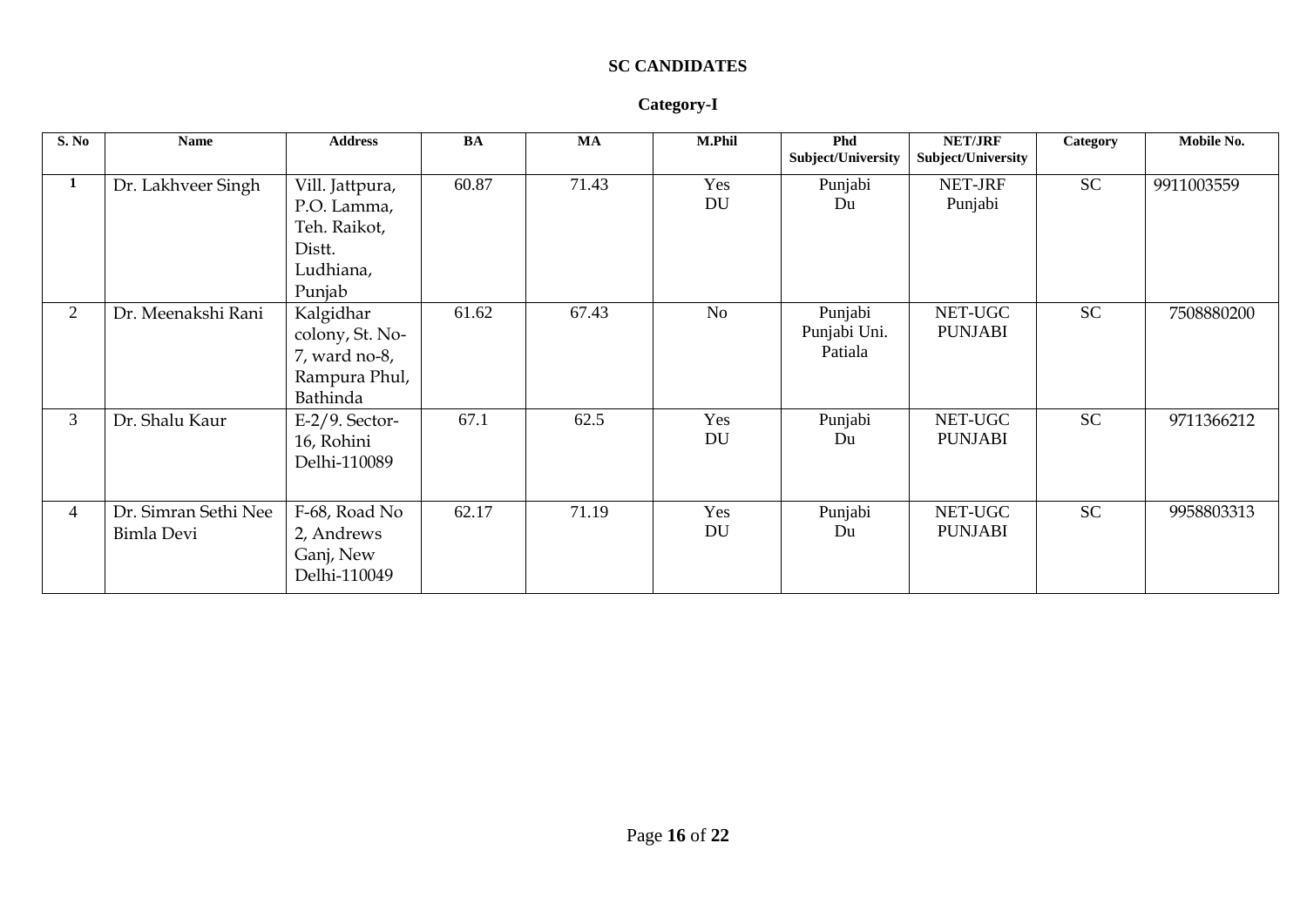### **Category-II**

| S. No | Name             | <b>Address</b>                                                               | BA | MA | <b>M.Phil</b> | <b>Phd</b>                           | <b>NET/JRF</b>            | Category  | Mobile No. |
|-------|------------------|------------------------------------------------------------------------------|----|----|---------------|--------------------------------------|---------------------------|-----------|------------|
|       |                  |                                                                              |    |    |               | Subject/University                   | Subject/University        |           |            |
|       | Dr. Jagjeet Kaur | Farmer's Apt.<br>Sec-13, Plot<br>No-8, Rohini,<br>Delhi-85 Flat<br>No. B-246 | 50 | 60 | Yes           | Punjabi<br>Kurukshetra<br>University | NET-UGC<br><b>PUNJABI</b> | <b>SC</b> | 9999324390 |

### **Category-III**

| S. No          | <b>Name</b>     | <b>Address</b>                                                                             | <b>BA</b> | <b>MA</b> | M.Phil           | Phd<br>Subject/University        | NET/JRF<br>Subject/University | Category  | Mobile No. |
|----------------|-----------------|--------------------------------------------------------------------------------------------|-----------|-----------|------------------|----------------------------------|-------------------------------|-----------|------------|
| $\perp$        | Amandeep Singh  | WZ-1, New<br>Sahib Pura,<br>MBS Nagar<br>Tilak Nagar,<br>Delhi-110018                      | 67.15     | 67.56     | N <sub>o</sub>   | Perusing<br>Punjabi DU           | NET-UGC<br><b>PUNJABI</b>     | <b>SC</b> | 9717853393 |
| $\overline{2}$ | Gaurav          | B-6/7 Chotta<br>Saipur Sodal<br>Road<br>Industrial<br>Area,<br>Jalandhar<br>144004, Punjab | 70.02     | 63.62     | Yes<br><b>DU</b> | Perusing<br>Punjabi DU           | JRF Punjabi                   | <b>SC</b> | 8376984626 |
| $\mathfrak{Z}$ | Karanjeet Singh | 29/15, Ground<br>Floor, Near<br>Nangia Park,<br>Shakti Nagar,<br>Delhi-110007              | 66        | 68.71     | Yes<br>DU        | Pursuing<br>Punjabi<br><b>DU</b> | JRF Punjabi                   | <b>SC</b> | 9958849586 |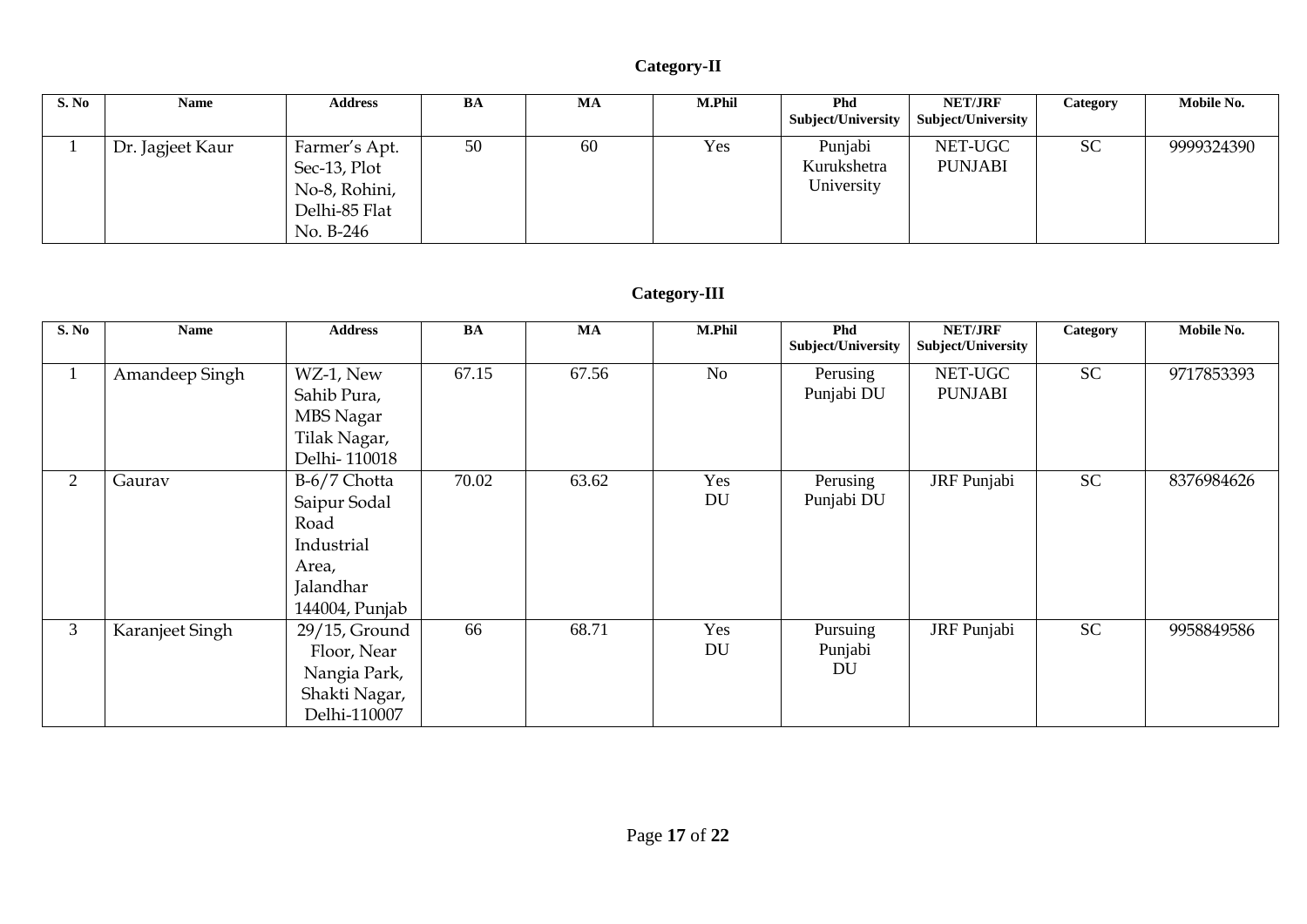| S. No           | <b>Name</b>      | <b>Address</b>                                                           | BA    | <b>MA</b> | M.Phil    | <b>Phd</b><br>Subject/University | <b>NET/JRF</b><br>Subject/University | Category  | Mobile No. |
|-----------------|------------------|--------------------------------------------------------------------------|-------|-----------|-----------|----------------------------------|--------------------------------------|-----------|------------|
| 4               | Sandeep Kaur     | E-185, New<br>Rajinder<br>Nagar, Shanker<br>Road, New<br>Delhi-110060    | 63.12 | 60        | Yes<br>DU | Pursuing<br>Punjabi<br>Du        | NET-UGC<br><b>PUNJABI</b>            | <b>SC</b> | 9953774085 |
| $5\overline{)}$ | Simranjeet Kaur  | $6/36$ , $2nd Floor$ ,<br>Vijay Nagar,<br>Double Storey,<br>Delhi-110009 | 67.66 | 69.37     | Yes<br>DU | Pursuing<br>Punjabi<br>DU        | NET-UGC<br><b>PUNJABI</b>            | <b>SC</b> | 9971134227 |
| 6               | Sukhjinder Singh | 55B Gwyer<br>Hall Hostel,<br>University of<br>Delhi, Delhi-<br>110007    | 60.95 | 60        | Yes<br>DU | Pursuing<br>Punjabi<br>DU        | NET-UGC<br><b>PUNJABI</b>            | <b>SC</b> | 7532029929 |

### **Category-IV**

| S. No          | <b>Name</b>           | <b>Address</b>  | <b>BA</b> | <b>MA</b> | <b>M.Phil</b> | <b>Phd</b><br>Subject/University | <b>NET/JRF</b><br>Subject/University | Category  | Mobile No. |
|----------------|-----------------------|-----------------|-----------|-----------|---------------|----------------------------------|--------------------------------------|-----------|------------|
|                |                       |                 |           |           |               |                                  |                                      |           |            |
|                | Gagandeep Singh       | Vill. Samdhu    | 50        | 61.93     | Yes           | Pursuing                         | NET-UGC                              | SC        | 7589431402 |
|                |                       | Khurd, P.O.     |           |           | Punjabi       | Punjabi                          | <b>PUNJABI</b>                       |           |            |
|                |                       | Ghanda Banna,   |           |           | University,   | DU                               |                                      |           |            |
|                |                       | Teh. Phul,      |           |           | Patiala       |                                  |                                      |           |            |
|                |                       | Distt. Bathinda |           |           |               |                                  |                                      |           |            |
|                |                       | (151106)        |           |           |               |                                  |                                      |           |            |
| $\overline{2}$ | <b>Gurpreet Singh</b> | V.P.O.          | 52.58     | 61.93     | Yes           | Pursuing                         | <b>JRF</b>                           | <b>SC</b> | 9417618624 |
|                |                       | Borawal, Teh -  |           |           | Punjabi       | Punjabi                          | Punjabi                              |           |            |
|                |                       | Budhlada,       |           |           | University,   | DU                               |                                      |           |            |
|                |                       | Distt - Mansa,  |           |           | Patiala       |                                  |                                      |           |            |
|                |                       | Punjab –        |           |           |               |                                  |                                      |           |            |
|                |                       | 151502          |           |           |               |                                  |                                      |           |            |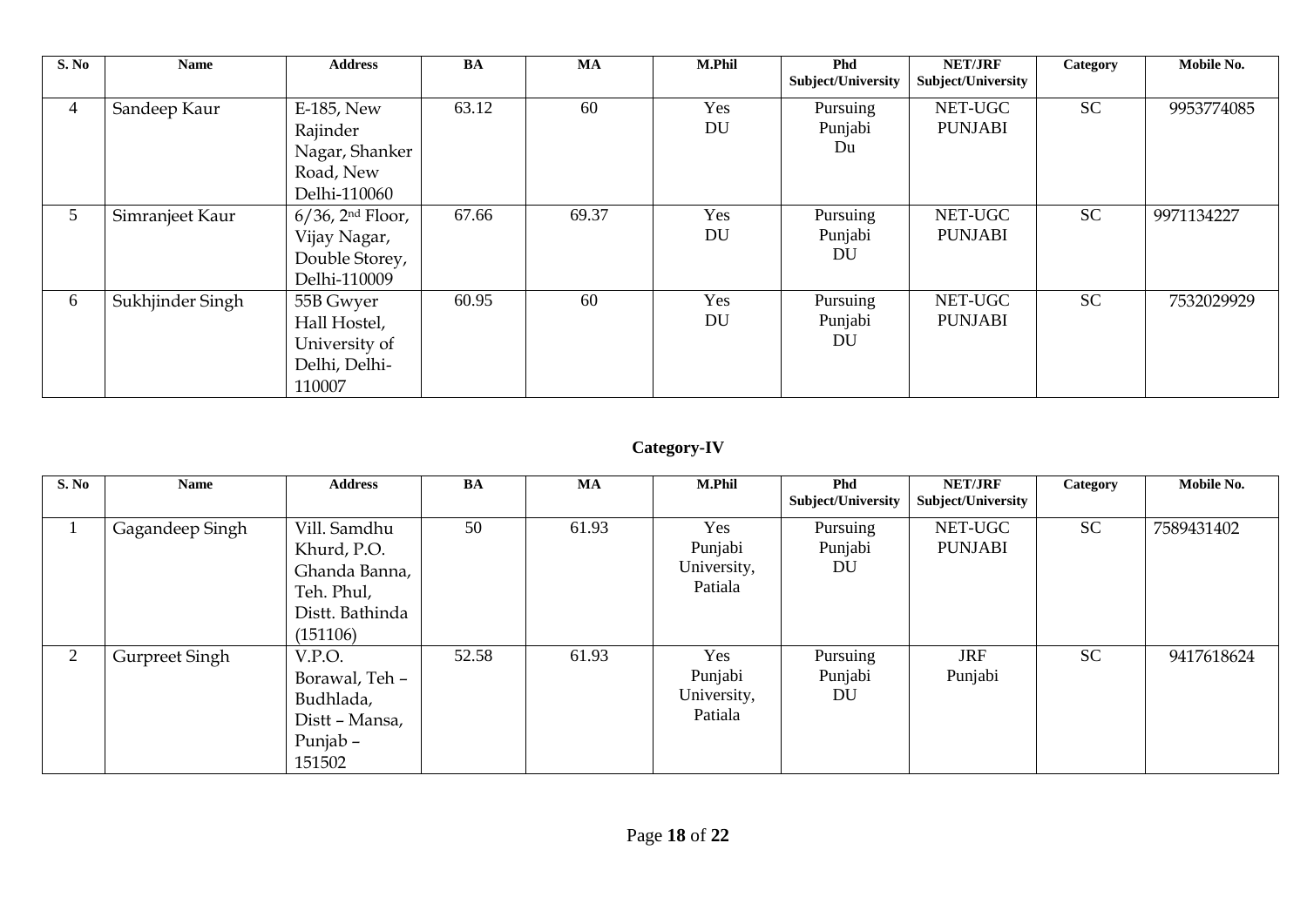| S. No          | <b>Name</b>     | <b>Address</b>                                                                                | <b>BA</b> | <b>MA</b>        | <b>M.Phil</b>                              | <b>Phd</b><br>Subject/University | <b>NET/JRF</b><br>Subject/University | Category  | Mobile No.               |
|----------------|-----------------|-----------------------------------------------------------------------------------------------|-----------|------------------|--------------------------------------------|----------------------------------|--------------------------------------|-----------|--------------------------|
| 3              | Jaskarn Singh   | Vill. Jando ke,<br>P.O. Bari wala,<br>Distt & The Sri<br>Muktsar Sahib,<br>152025<br>(Punjab) | 60        | 57.13            | Yes<br>Panjab<br>University,<br>Chandigarh | Pursuing<br>Punjabi<br>Du        | NET-UGC<br><b>PUNJABI</b>            | <b>SC</b> | 9465107259<br>8283036980 |
| $\overline{4}$ | Satnam Singh    | $10/6$ A Vijay<br>Nagar Double<br><b>Storey Near</b><br>Sant kirpal<br>Ashram Delhi<br>110009 | 53        | C.G.P.A.<br>7.75 | Yes<br><b>GNDU</b>                         | Perusing<br>Punjabi DU           | NET-UGC<br><b>PUNJABI</b>            | <b>SC</b> | 9417682829               |
| 5 <sup>5</sup> | Sukhchain Singh | 2nd, Floor, 9/8,<br>vijay Nagar,<br>Double Storey,<br>New Delhi-<br>110009                    | 55.29     | C.G.P.A.<br>6.45 | Yes<br>DU                                  | Pursuing<br>Punjabi<br><b>DU</b> | NET-UGC<br><b>PUNJABI</b>            | <b>SC</b> | 9530922962               |

### **Category-VI**

| S. No | <b>Name</b>    | <b>Address</b>                                                                                                        | BA    | MA    | <b>M.Phil</b> | <b>Phd</b><br>Subject/University | <b>NET/JRF</b><br>Subject/University | Category  | Mobile No. |
|-------|----------------|-----------------------------------------------------------------------------------------------------------------------|-------|-------|---------------|----------------------------------|--------------------------------------|-----------|------------|
|       | Rajinder Singh | R.No. 407,<br>Mansarowar<br>Hostel, Opp<br><b>SGTB Khalsa</b><br>College,<br>University of<br>Delhi, Delhi-<br>110007 | 50.50 | 53.93 | Yes<br>DU     | Pursuing<br>Punjabi<br>DU        | NET-UGC<br><b>PUNJABI</b>            | <b>SC</b> | 9876695975 |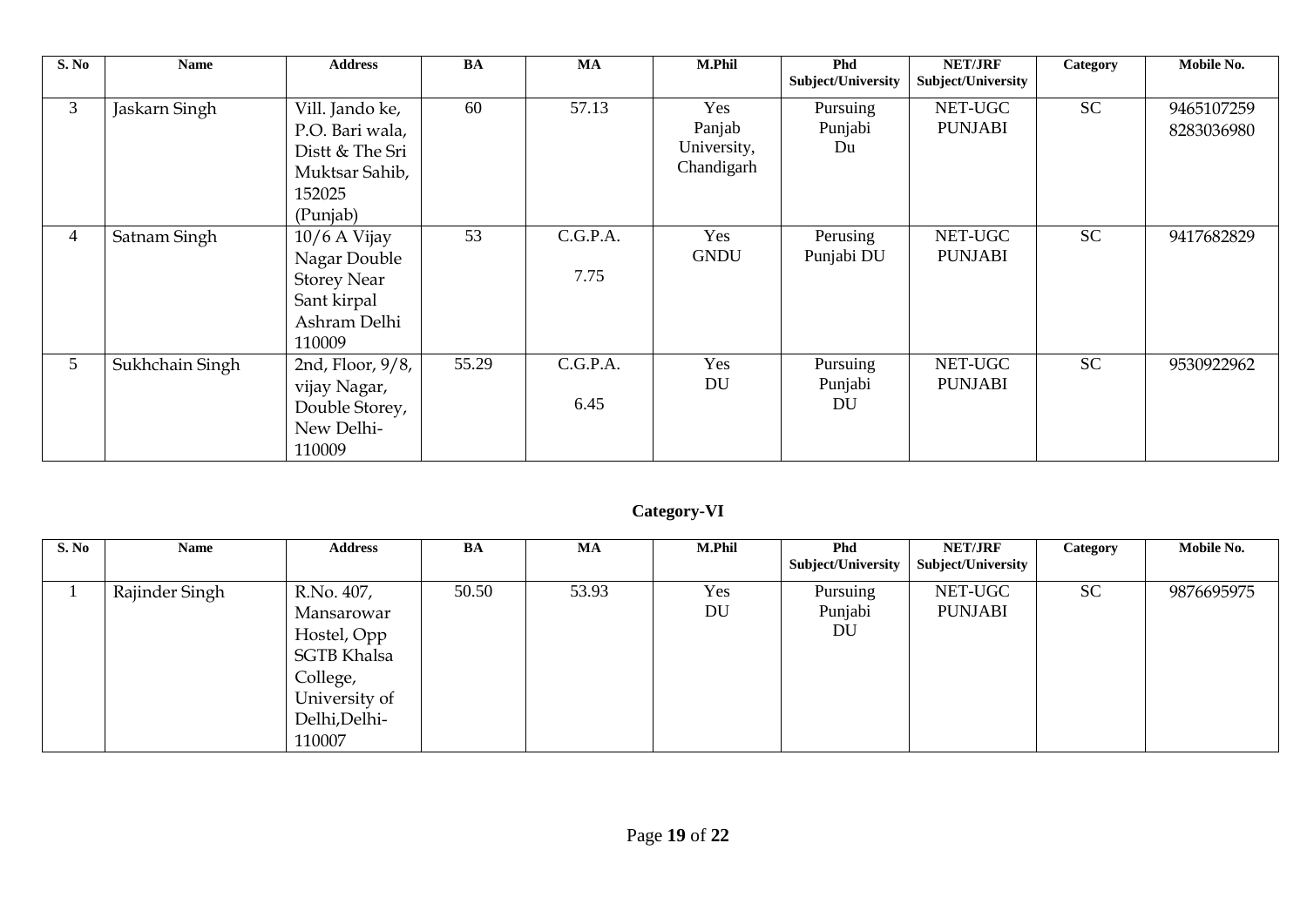| S. No          | <b>Name</b>      | <b>Address</b>                                                                         | <b>BA</b> | $\mathbf{M}\mathbf{A}$ | M.Phil                                     | Phd<br>Subject/University | <b>NET/JRF</b><br>Subject/University | Category  | Mobile No.               |
|----------------|------------------|----------------------------------------------------------------------------------------|-----------|------------------------|--------------------------------------------|---------------------------|--------------------------------------|-----------|--------------------------|
| $\perp$        | Jaswinder Singh  | Vill. Ojhan<br>wali, P.O. Jokki<br>wali,<br>Teh&Distt<br>Fazilka,<br>Punjab, 152123    | 52.37     | 58.25                  | Yes<br>DU                                  | <b>No</b>                 | NET-UGC<br><b>PUNJABI</b>            | <b>SC</b> | 9855853733               |
| $\overline{2}$ | Ninderpal Singh  | V.P.O.<br>Thandewala,<br>Distt & Teh -<br>Sri Muktsar<br>Sahib, Punjab -<br>152026     | 50        | 57.56                  | Yes<br>Panjab<br>University,<br>Chandigarh | Pursuing<br>Punjabi<br>DU | <b>JRF</b><br>Punjabi                | <b>SC</b> | 9988947708<br>8360821136 |
| 3 <sup>1</sup> | Parminder Singh  | Vill. Fathegarh<br>Chhanna, P.O.<br>Deh-Kalan,<br>Teh/Distt.<br>Sangrur-148034         | 55.45     | 50.12                  | N <sub>o</sub>                             | <b>No</b>                 | JRF Punjabi                          | <b>SC</b> | 9464346677               |
| $\overline{4}$ | Sukhwinder Singh | V.P.O.<br>Shareehwala<br>Brar, The<br>Jalalabad, Distt<br>Ferozpur, Pin<br>Code 152022 | 52.08     | 55.25                  | Yes<br>DU                                  | Pursuing<br>Punjabi<br>DU | NET-UGC<br><b>PUNJABI</b>            | <b>SC</b> | 9855017850<br>7838561484 |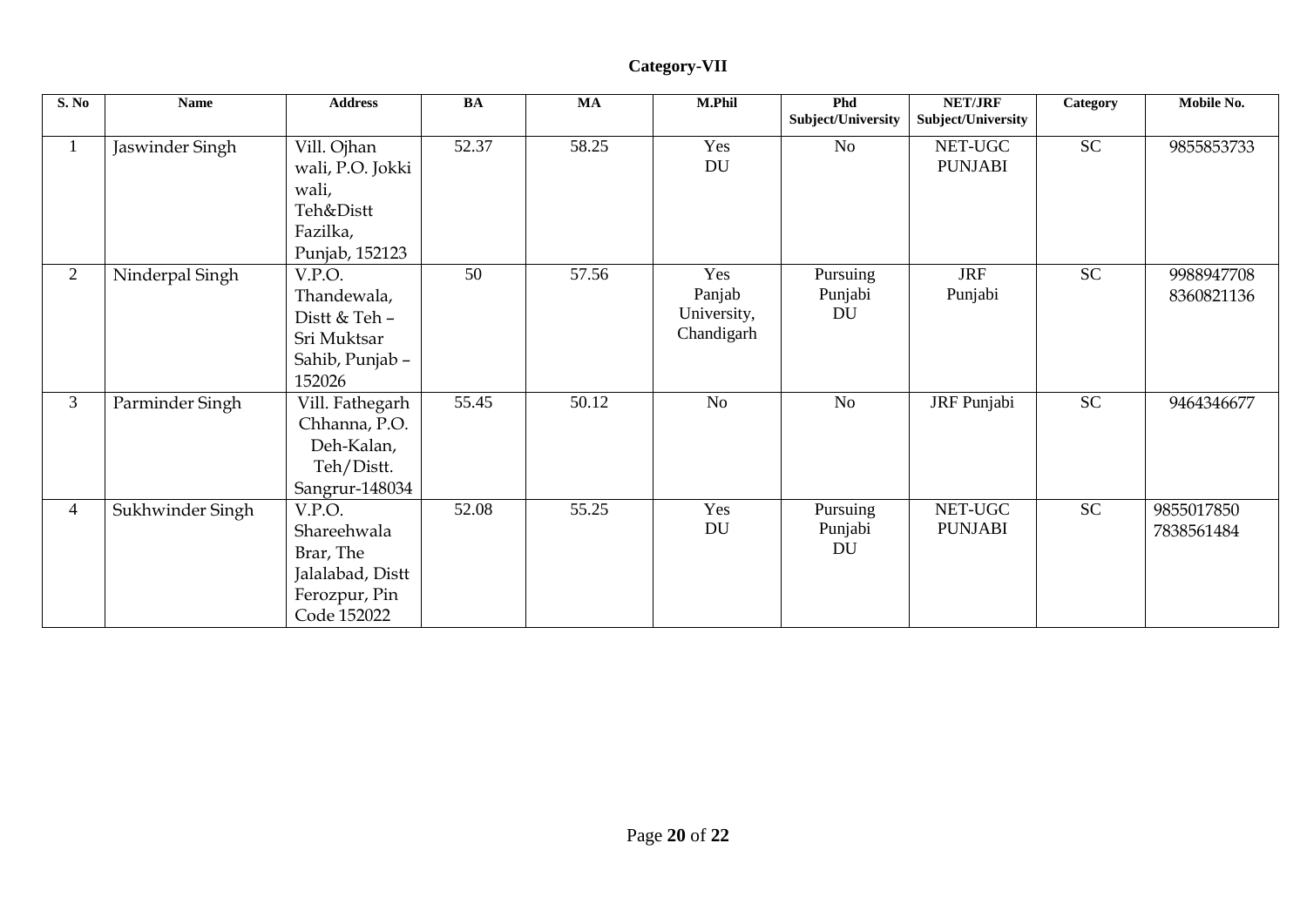### **PwD CANDIDATES**

#### **Category-III**

| S. No | Name  | <b>Address</b> | BA    | MA    | <b>M.Phil</b> | <b>Phd</b><br>Subject/University | <b>NET/JRF</b><br>Subject/University | Category | Mobile No. |
|-------|-------|----------------|-------|-------|---------------|----------------------------------|--------------------------------------|----------|------------|
|       |       |                |       |       |               |                                  |                                      |          |            |
|       | Rajan | H. No-1220,    | 81.92 | 67.37 | Perusing      | No                               | NET-UGC                              | V.H      | 9555767094 |
|       |       | Near J.S Model |       |       | Punjabi       |                                  | <b>PUNJABI</b>                       |          |            |
|       |       | School, Garha, |       |       | DU            |                                  |                                      |          |            |
|       |       | Jalandhar-11,  |       |       |               |                                  |                                      |          |            |
|       |       | Punjab-144022  |       |       |               |                                  |                                      |          |            |

### **Category IV**

| S. No | <b>Name</b>  | <b>Address</b>                                                                                             | BA   | MA   | <b>M.Phil</b> | <b>Phd</b><br>Subject/University | <b>NET/JRF</b><br><b>Subject/University</b> | Category | Mobile No. |
|-------|--------------|------------------------------------------------------------------------------------------------------------|------|------|---------------|----------------------------------|---------------------------------------------|----------|------------|
|       | Manjit Singh | Village -Mattar<br>Hithar, PO<br>Khundr Uttar,<br>Tes-Guru<br>Harsahai, Dist-<br>Ferozepur, Pin-<br>152023 | 51.2 | 63.3 | Yes<br>DU     | Pursuing<br>Punjabi<br>DU        | NET-UGC<br><b>PUNJABI</b>                   | P.H      | 9592176310 |